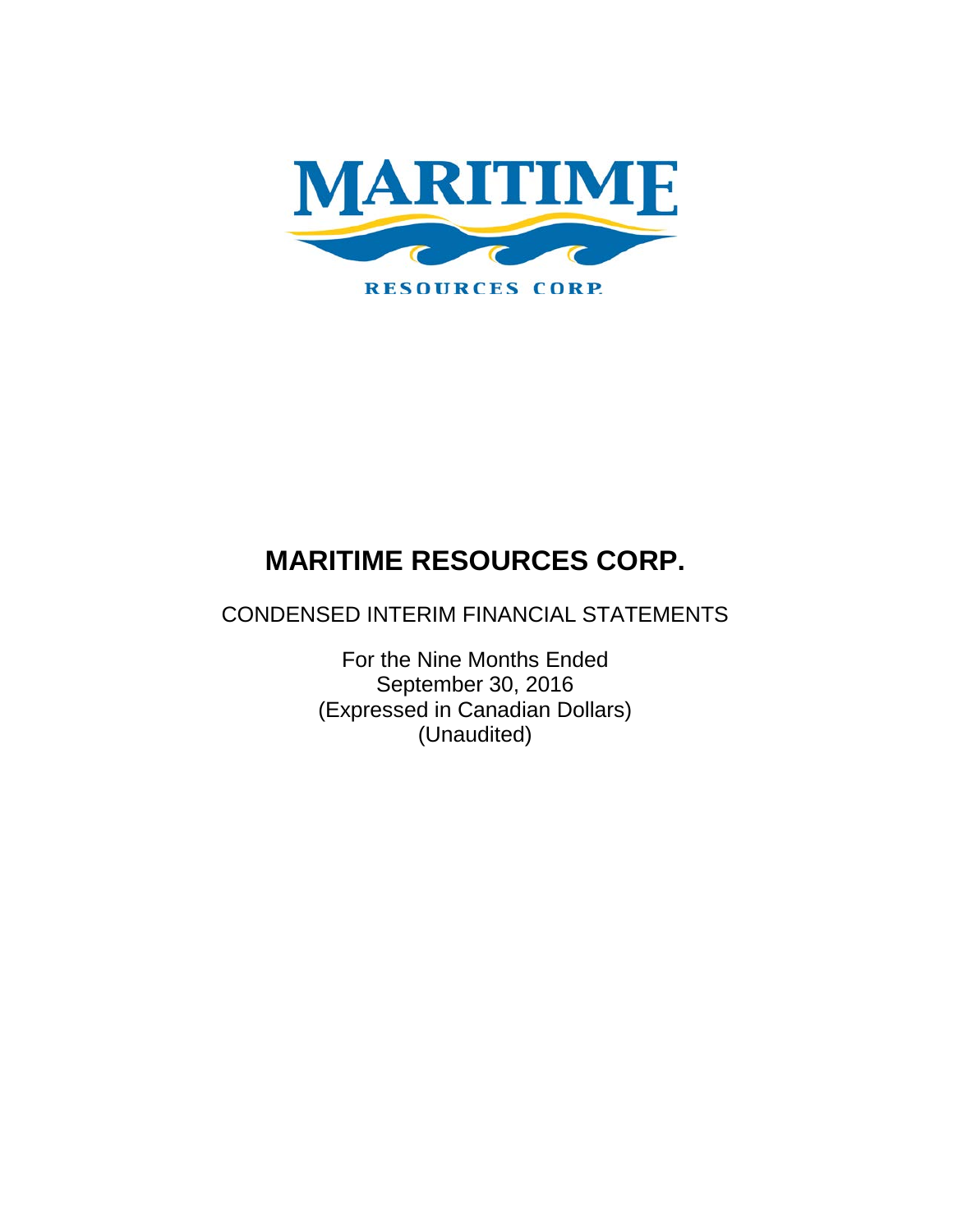

**Notice** 

# **Notice of No Auditor Review of the Condensed Interim Financial Statements**

The accompanying unaudited condensed interim financial statements of Maritime Resources Corp. ("the Company"), for the nine months ended September 30, 2016 have been prepared by management and have not been the subject of a review by the Company's independent auditor.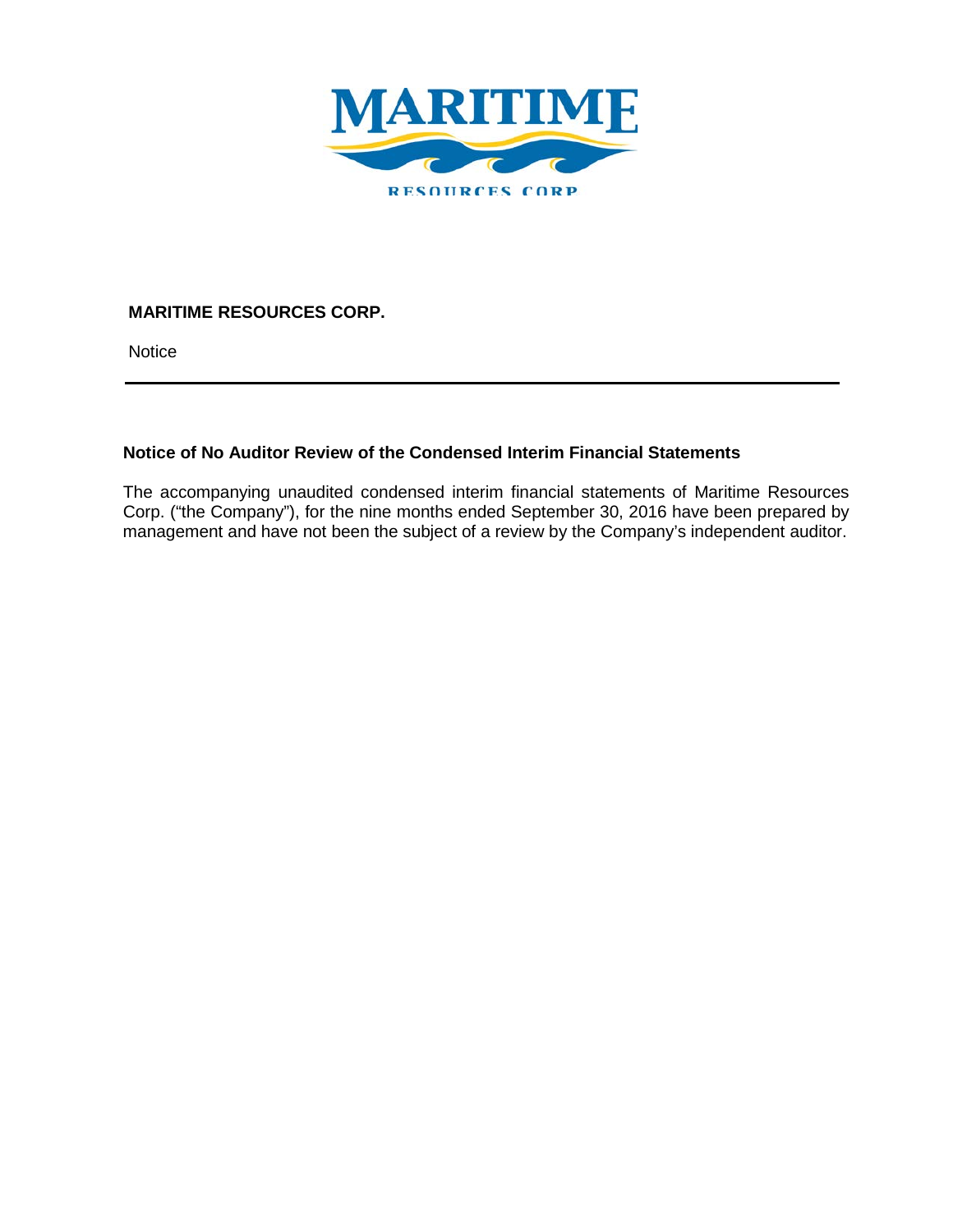**Condensed Interim Statements of Financial Position**

(Expressed in Canadian Dollars)

(Unaudited - Prepared by Management)

|                                             | Note           | September 30, 2016 | December 31, 2015 |
|---------------------------------------------|----------------|--------------------|-------------------|
|                                             |                | $($ \$)            | $($ \$)           |
| <b>Assets</b>                               |                |                    |                   |
| <b>Current assets</b>                       |                |                    |                   |
| Cash                                        | 6              | 1,194,063          | 2,119             |
| <b>Receivables</b>                          | $\overline{7}$ | 28,951             | 7,038             |
| Prepaid expenses                            |                | 12,475             |                   |
|                                             |                | 1,235,489          | 9,157             |
| Exploration and evaluation assets           | 8              | 5,303,921          | 4,924,533         |
|                                             |                | 6,539,410          | 4,933,690         |
| <b>Liabilities and Shareholders' Equity</b> |                |                    |                   |
| <b>Current liabilities</b>                  |                |                    |                   |
| Accounts payable and accrued liabilities    | 9, 14          | 213,819            | 368,366           |
| Loans                                       | 10, 14         | 100,000            | 355,000           |
|                                             |                | 313,819            | 723,366           |
| <b>Shareholders' Equity</b>                 |                |                    |                   |
| Capital Stock                               | 12             | 6,935,955          | 6,088,885         |
| Shares held for sale                        | 12             | 270,000            |                   |
| Warrants                                    | 13             | 1,538,810          |                   |
| Share-based payments reserve                | 12             | 902,384            | 462,734           |
| Royalty reserve                             | 12             | 210,700            |                   |
| Deficit                                     |                | (3,632,258)        | (2, 341, 295)     |
|                                             |                | 6,225,591          | 4,210,324         |
|                                             |                | 6,539,410          | 4,933,690         |

See accompanying notes to the financial statements. Nature of operations and going concern (note 1)

Approved on behalf of the Board:

*"Douglas Fulcher"*

…………………………………………………… Director Douglas Fulcher

*"Allan Williams"*

*……………………………………………………* Director Allan Williams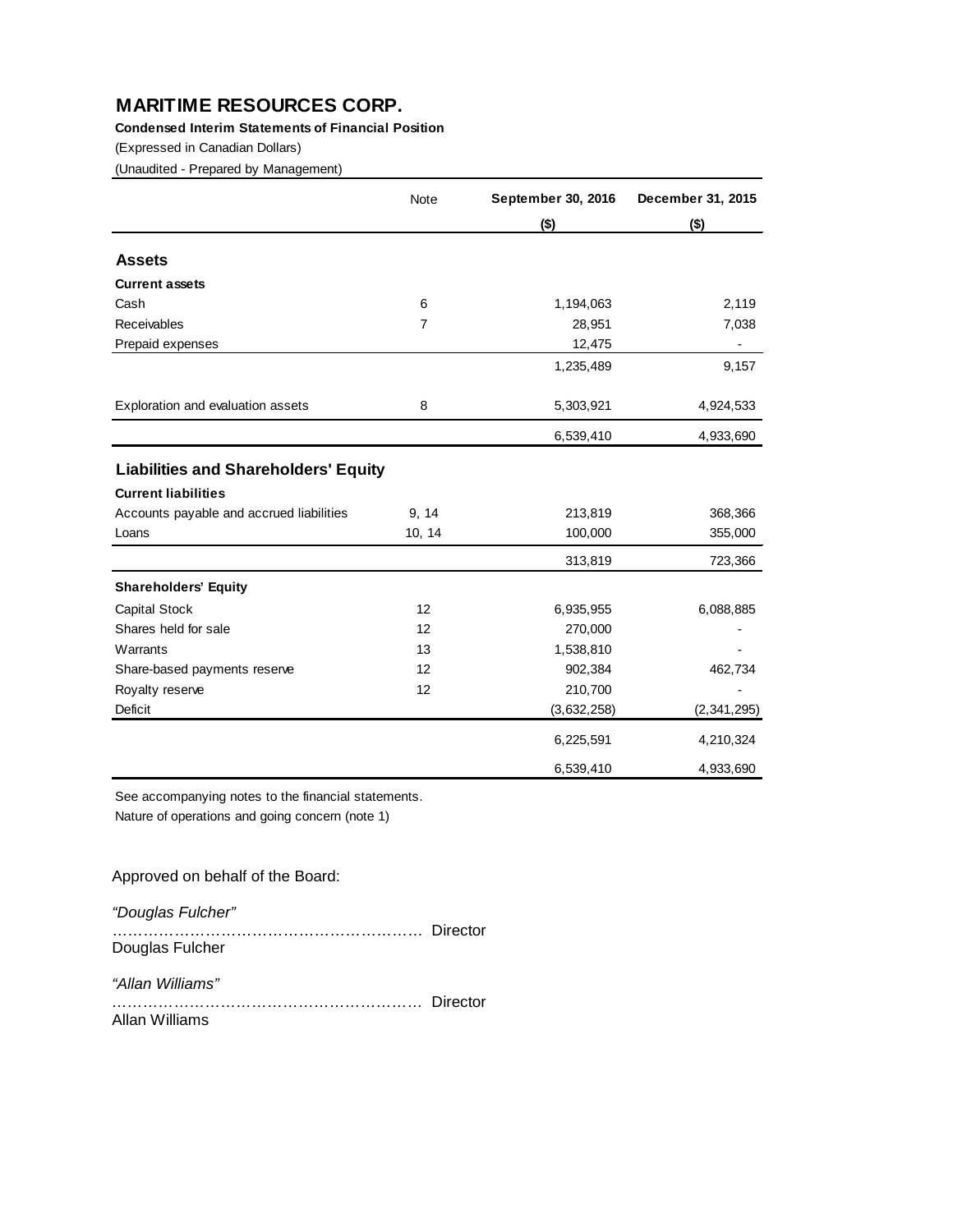### **Condensed Interim Statements of Loss and Comprehensive Loss**

(Expressed in Canadian Dollars)

(Unaudited -- Prepared by Management)

|                                                      | Note |   | For the Three Months Ended |   |                 | For the Nine Months Ended |            |
|------------------------------------------------------|------|---|----------------------------|---|-----------------|---------------------------|------------|
|                                                      |      |   | September 30               |   |                 | September 30              |            |
|                                                      |      |   | 2016                       |   | 2015            | 2016                      | 2015       |
|                                                      |      |   | $($ \$)                    |   | $($ \$)         | $($ \$)                   | $($ \$)    |
| <b>Expenses</b>                                      |      |   |                            |   |                 |                           |            |
| Administration                                       |      |   | 127,785                    |   | 18,446          | 252,696                   | 61,095     |
| Consulting                                           | 14   |   | 160,745                    |   | 38,400          | 237,545                   | 100,200    |
| Directors' fees                                      | 14   |   | 12,000                     |   | 45,000          | 57,000                    | 45,000     |
| Financing expense and interest on loans payable      | 10   |   | 5,541                      |   | 16,174          | 22,784                    | 47,993     |
| Investor relations and promotion                     |      |   | 162,929                    |   | 16,570          | 275,527                   | 61,366     |
| Professional fees                                    |      |   | 12,379                     |   | 11,820          | 30,761                    | 42,454     |
| Share-based payments                                 | 12   |   | 437,174                    |   |                 | 439,650                   | 27,163     |
|                                                      |      |   | (918, 553)                 |   | (146, 410)      | (1, 315, 963)             | (385, 271) |
| Other comprehensive income                           | 12   |   | 25,000                     |   |                 | 25,000                    |            |
| Loss and Comprehensive Loss for the Period           |      |   | (893, 553)                 |   | (146, 410)      | (1, 290, 963)             | (385, 271) |
| Loss Per Share - basic and diluted                   |      |   | (0.016)                    |   | (0.004)         | (0.029)                   | (0.011)    |
| Weighted Average Number of Common Shares Outstanding |      | # | 55,350,838                 | # | 35,867,795<br># | 44,396,153<br>#           | 35,867,795 |

See accompanying notes to the financial statements.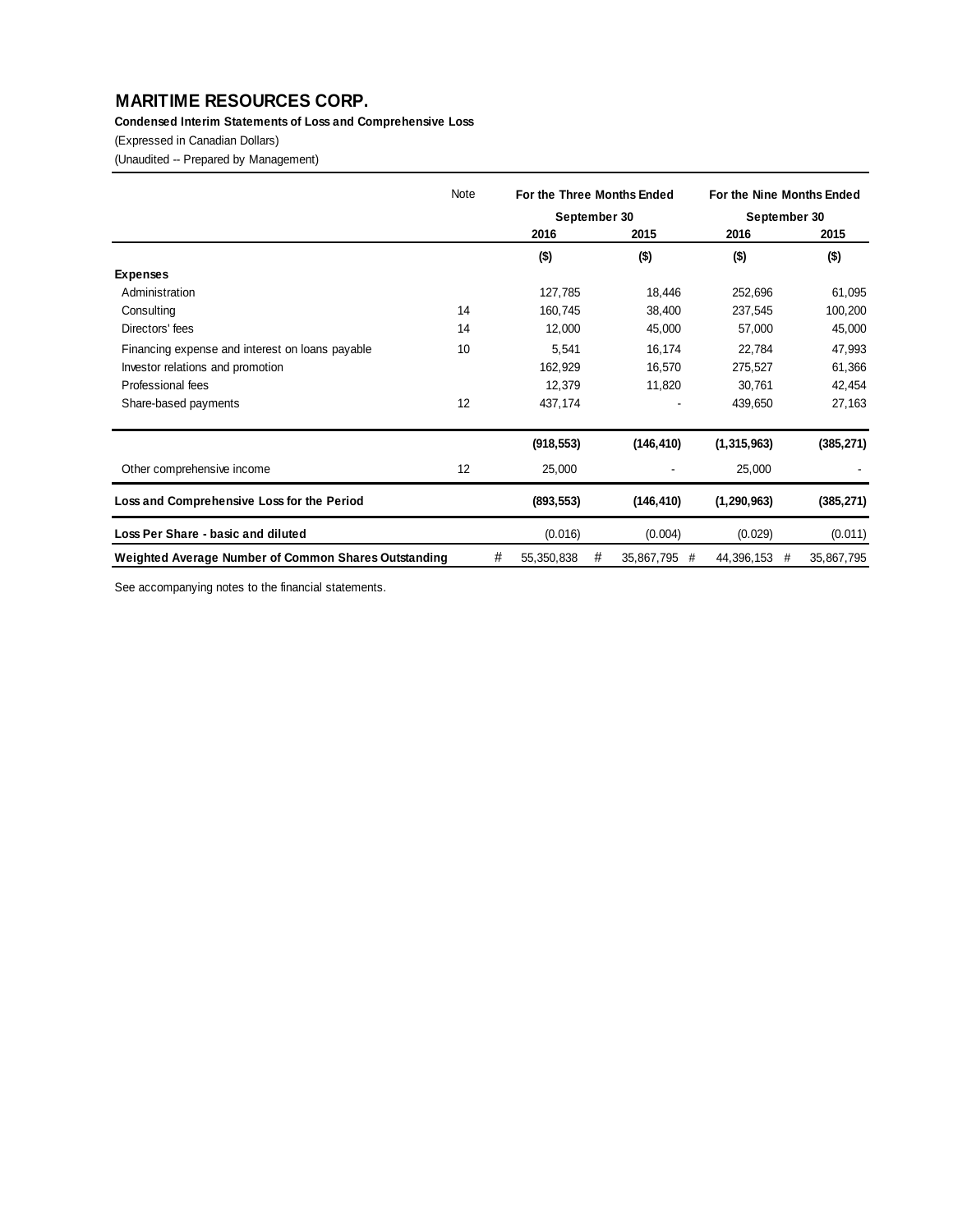**Condensed Interim Statements of Changes in Shareholders Equity**

(Expressed in Canadian Dollars)

(Unaudited-- Prepared by Management)

|                                                    |      |                      |                          |                 |                        |           | Share-based |                | Total         |
|----------------------------------------------------|------|----------------------|--------------------------|-----------------|------------------------|-----------|-------------|----------------|---------------|
|                                                    |      | <b>Capital Stock</b> |                          | Shares Held for |                        |           | Payments    |                | Shareholders' |
|                                                    | Note | Shares (#)           | Amount                   | Sale            | <b>Royalty Reserve</b> | Warrants  | Reserve     | <b>Deficit</b> | <b>Equity</b> |
|                                                    |      | (#)                  | $($ \$)                  | $($ \$)         | (\$)                   | $($ \$)   | $($ \$)     | $($ \$)        | $($ \$)       |
| Balance, December 31, 2014                         |      | 35,867,795           | 6,082,485                | $\blacksquare$  |                        | 6,400     | 574,498     | (1,961,907)    | 4,701,476     |
| Loss for the period                                |      |                      | $\overline{\phantom{a}}$ |                 |                        |           |             | (385, 297)     | (385, 297)    |
| Received for shares allotted but not issued        |      |                      | 25,000                   |                 |                        |           |             |                | 25,000        |
| Warrants expired                                   |      |                      | 6,400                    |                 |                        | (6, 400)  |             |                |               |
| Non-cash transactions                              |      |                      |                          |                 |                        |           |             |                |               |
| Share-based payments                               |      |                      | $\blacksquare$           |                 |                        |           | 27,163      |                | 27,163        |
| Balance, September 30, 2015                        |      | 35,867,795           | 6,113,885                |                 |                        |           | 601,661     | (2, 347, 204)  | 4,368,342     |
| Loss for the period                                |      |                      |                          |                 |                        |           |             | (291, 778)     | (291, 778)    |
| Received for shares allotted but not issued        |      |                      | (25,000)                 |                 |                        |           |             |                | (25,000)      |
| Warrants expired                                   |      |                      |                          |                 |                        |           |             |                |               |
| Share-based payments                               |      |                      |                          |                 |                        |           | 158,760     |                | 158,760       |
| Transfer of share-based payments expired           |      |                      |                          |                 |                        |           | (297, 687)  | 297,687        | $\sim$        |
| Balance, December 31, 2015                         |      | 35,867,795           | 6,088,885                |                 | $\blacksquare$         |           | 462,734     | (2, 341, 295)  | 4,210,324     |
| Loss for the period                                |      |                      |                          |                 |                        |           |             | (1, 290, 963)  | (1, 290, 963) |
| Shares and warrants issued upon private placements | 12   | 23,070,000           | 3,440,500                |                 |                        |           |             | ٠              | 3,440,500     |
| Share issuance cost                                |      |                      | (573, 920)               |                 |                        | 242,126   |             |                | (331, 794)    |
| Warrants                                           |      |                      | (1,538,810)              |                 |                        | 1,296,684 |             | $\blacksquare$ | (242, 126)    |
| Royalty reserve                                    |      |                      | (210, 700)               | $\sim$          | 210,700                |           |             | $\blacksquare$ |               |
| Shares held for sale                               | 12   |                      | (270,000)                | 270,000         |                        |           |             |                |               |
| Share-based payments                               |      |                      |                          |                 |                        |           | 461,581     |                | 461,581       |
| Transfer of share-based payments expired           |      |                      |                          |                 |                        |           | (21, 931)   |                | (21, 931)     |
| Balance, September 30, 2016                        |      | 58,937,795           | 6,935,955                | 270,000         | 210,700                | 1,538,810 | 902,384     | (3,632,258)    | 6,225,591     |

See accompanying notes to the financial statements.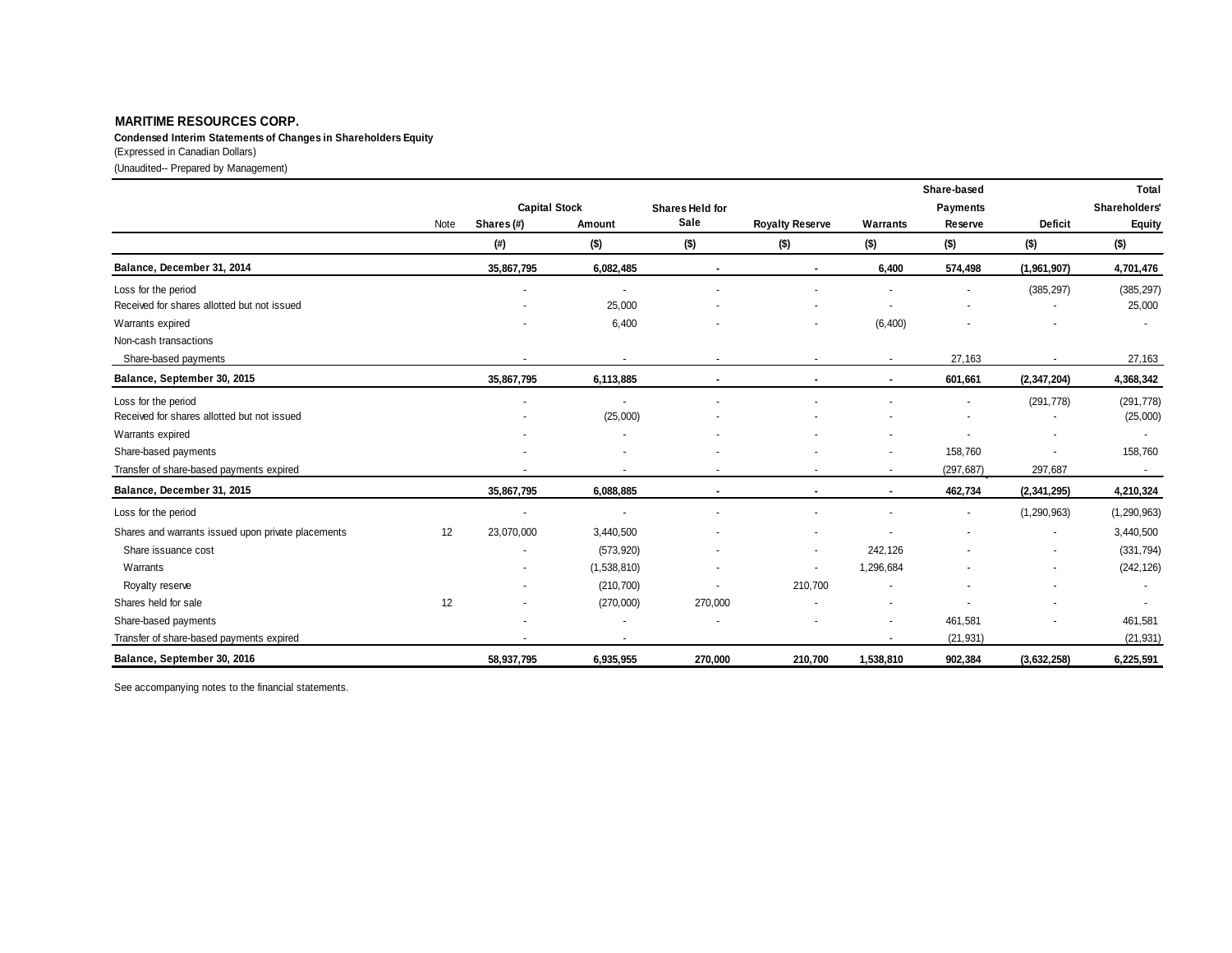**Condensed Interim Statements of Cash Flows**

**For the Nine Months Ended September 30**

(Expressed in Canadian Dollars)

(Unaudited -- Prepared by Management)

|                                                                    | 2016          | 2015       |
|--------------------------------------------------------------------|---------------|------------|
|                                                                    | $($ \$)       | $($ \$)    |
| <b>Operating Activities</b>                                        |               |            |
| Loss for the period                                                | (1, 290, 963) | (223, 855) |
| Items not involving cash:                                          |               |            |
| Share-based payments                                               | 439,650       | 27,163     |
| Financing expense and interest accrued on loan payable             | 22,784        | 31,821     |
|                                                                    | (828, 529)    | (164, 871) |
| Changes in non-cash working capital:                               |               |            |
| <b>Receivables</b>                                                 | (21, 913)     | 1,483      |
| Prepaid expenses                                                   | (12, 475)     | 3,209      |
| Advance                                                            |               | 8,500      |
| Accounts payable and accrued liabilities                           | (139, 671)    | 60,736     |
|                                                                    | (174,060)     | 73,928     |
| <b>Cash Used in Operating Activities</b>                           | (1,002,589)   | (90, 943)  |
| <b>Investing Activities</b>                                        |               |            |
| Exploration and evaluation expenditures                            | (379, 388)    | (80, 648)  |
| <b>Cash Used in Investing Activities</b>                           | (379, 388)    | (80, 648)  |
| <b>Financing Activities</b>                                        |               |            |
| Repayment of loans                                                 | (255,000)     |            |
| Interest paid                                                      | (37, 659)     |            |
| Securities issued for cash                                         | 3,440,500     |            |
| Shares allotted but not issued                                     |               | 25,000     |
| Share issuance costs                                               | (328, 920)    |            |
| Shares held for sale                                               | (245,000)     |            |
| <b>Cash Provided by Financing Activities</b>                       | 2,573,921     | 25,000     |
| Change in cash for the Period                                      | 1,191,944     | (146, 591) |
| Cash, Beginning of Period                                          | 2,119         | 155,709    |
| Cash, End of Period                                                | 1,194,063     | 9,118      |
| Fair value of broker warrants                                      | 242,126       |            |
| Exploration and evaluation assets included in accounts payable and |               |            |
| accrued liabilities                                                | 11,760        | 27.865     |

See accompanying notes to the financial statements.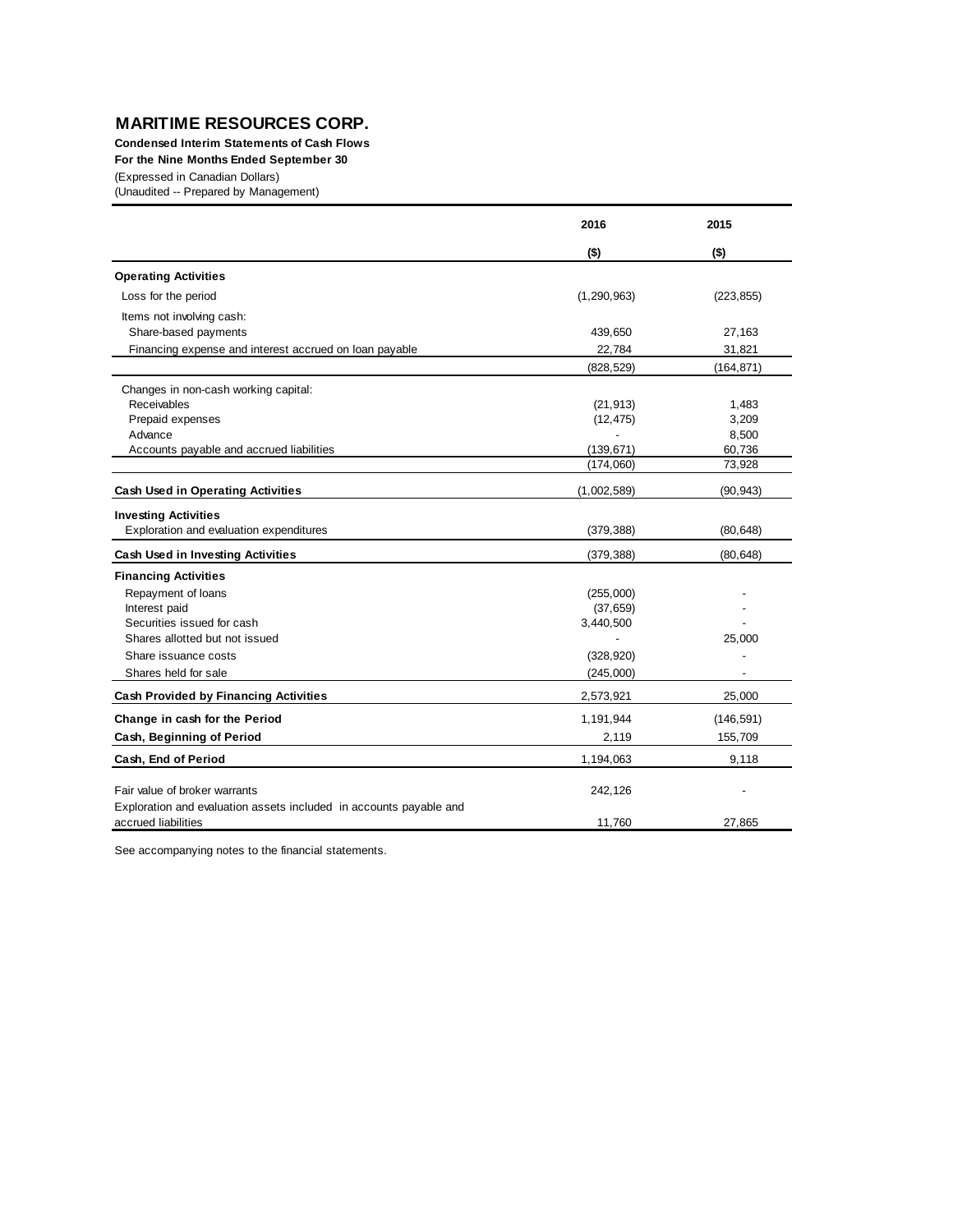Notes to Condensed Interim Financial Statements For the Nine Months Ended September 30, 2016 and 2015 (Expressed in Canadian Dollars) (Unaudited – Prepared by Management)

### **1. NATURE OF OPERATIONS AND GOING CONCERN**

Maritime Resources Corp. (the "Company" or "Maritime") was incorporated under the *Business Corporations Act* (British Columbia) on May 14, 2007. The principal activities of the Company are the exploration of resource properties in Green Bay, Newfoundland and Labrador, Canada. The Company is considered to be in the exploration stage.

The address of the Company's corporate office and principal place of business is Suite 615 – 800 West Pender Street, Vancouver, British Columbia, Canada, V6C 2V6.

These condensed interim financial statements of the Company have been prepared in accordance with International Financial Reporting Standards ("IFRS") on a going concern basis, which contemplates that the Company will be able to realize its assets and discharge its liabilities in the normal course of business. Accordingly, these financial statements do not include any adjustments to the amounts and classification of assets and liabilities that might be necessary should the Company be unable to continue as a going concern.

The Company's continuing operations as intended are dependent upon its ability to identify, evaluate and negotiate the acquisition of, participation in or interest in new properties, assets or business opportunities, and raise additional funds by way of equity financings. Any acquisition may be subject to shareholder and regulatory approval and obtaining the necessary financing. Should the Company be unable to complete such a transaction, its ability to raise sufficient financing to maintain operations may be impaired. The available funds are insufficient to continue operations for the ensuing year. Although the Company has been successful at raising funds in the past through the issuance of share capital, it is uncertain whether it will be successful in doing so in the future. These material uncertainties may cast significant doubt on the Company's ability to continue as a going concern.

### **2. STATEMENT OF COMPLIANCE**

These condensed interim financial statements have been prepared in accordance with IAS 34, *Interim Financial Reporting,* as issued by the International Accounting Standards Board ("IASB") and interpretations issued by the International Financial Reporting Interpretations Committee ("IFRIC"). The financial statements have been prepared on a historical basis, using the accrual basis of accounting except for cash flow information. They do not include all of the information required for full annual financial statements, and should be read in conjunction with the Company's audited financial statements as at and for the year ended December 31, 2015. Accordingly accounting policies applied are the same as those applied in the Company's annual audited financial statements which are filed on SEDAR at www.sedar.com.

These financial statements were authorized for issue by the Board of Directors on November 24, 2016.

#### **3. SIGNIFICANT ACCOUNTING POLICIES**

The financial statements have been prepared using the historical cost basis, except for financial instruments which are stated at fair value. Accounting policies applied are the same as those applied in the Company's annual audited financial statements.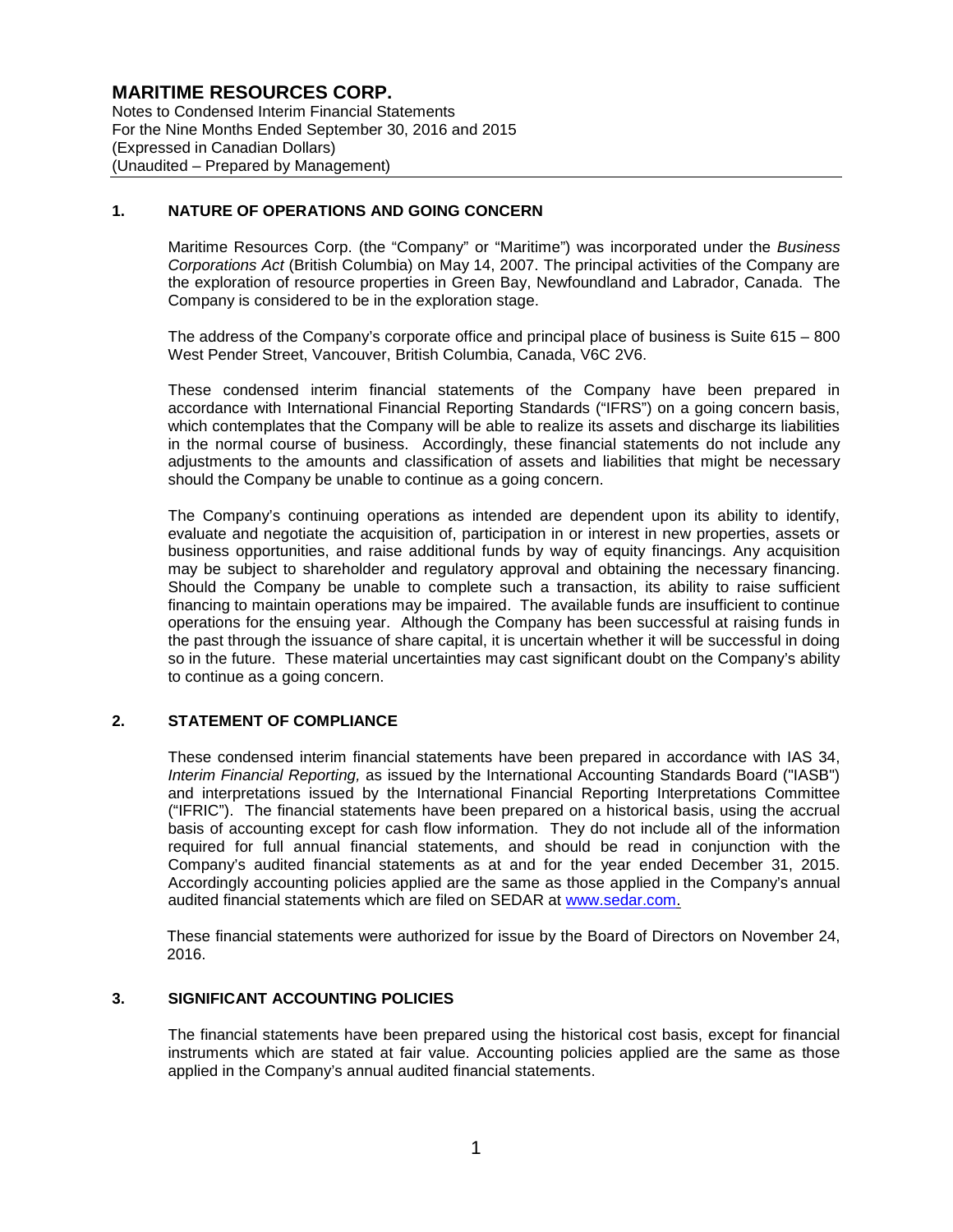Notes to Condensed Interim Financial Statements For the Nine Months Ended September 30, 2016 and 2015 (Expressed in Canadian Dollars) (Unaudited – Prepared by Management)

(a) Use of estimates and judgment

The preparation of financial statements requires management to make judgments, estimates and assumptions that affect the application of policies and reported amounts of assets and liabilities, and revenue and expenses. The estimates and associated assumptions are based on historical experience and various other factors that are believed to be reasonable under the circumstances, the results of which form the basis of making the judgments about carrying values of assets and liabilities that are not readily apparent from other sources. Actual results may differ from these estimates.

The estimates and underlying assumptions are reviewed on an ongoing basis. Revisions to accounting estimates are recognized in the period in which the estimate is revised if the revision affects only that period or in the period of the revision and further periods if the review affects both current and future periods.

Critical judgments exercised in the application of accounting policies and estimates having the most significant effects on the amounts recognized in these financial statements include:

*Economic recoverability and profitability of future economic benefits of exploration and evaluation assets* – Management has determined that exploration, evaluation and related costs incurred which were capitalized may have future economic benefits and may be economically recoverable. Management uses several criteria in its assessments of economic recoverability and probability of future economic benefits, including geological and other technical information, a history of conversion of mineral deposits with similar characteristics to its properties, evaluation of permitting and environmental issues and other such factors.

*Valuation of share-based payments, agent compensation and finders' warrants* – The Company uses the Black-Scholes Pricing Model for valuation of *share*-based payments, agent compensation and finders' warrants, which requires the input of subjective assumptions including expected price volatility, interest rate, and forfeiture rate. Changes in the input assumptions can materially affect the fair value estimate and the Company's results and equity reserves.

*Income taxes* – In assessing the probability of realizing deferred tax assets, management makes estimates related to expectation of future taxable income, applicable tax opportunities, expected timing of reversals of existing temporary differences and the likelihood that tax position taken will be sustained upon examination by applicable tax authorities. In making its assessments, management gives additional weight to positive and negative evidence that can be objectively verified.

While management believes that these estimates are reasonable, actual results could differ from those estimates and could impact future results of operation and cash flows.

(b) Functional and presentation currency

The Company's functional and presentation currency is the Canadian dollar.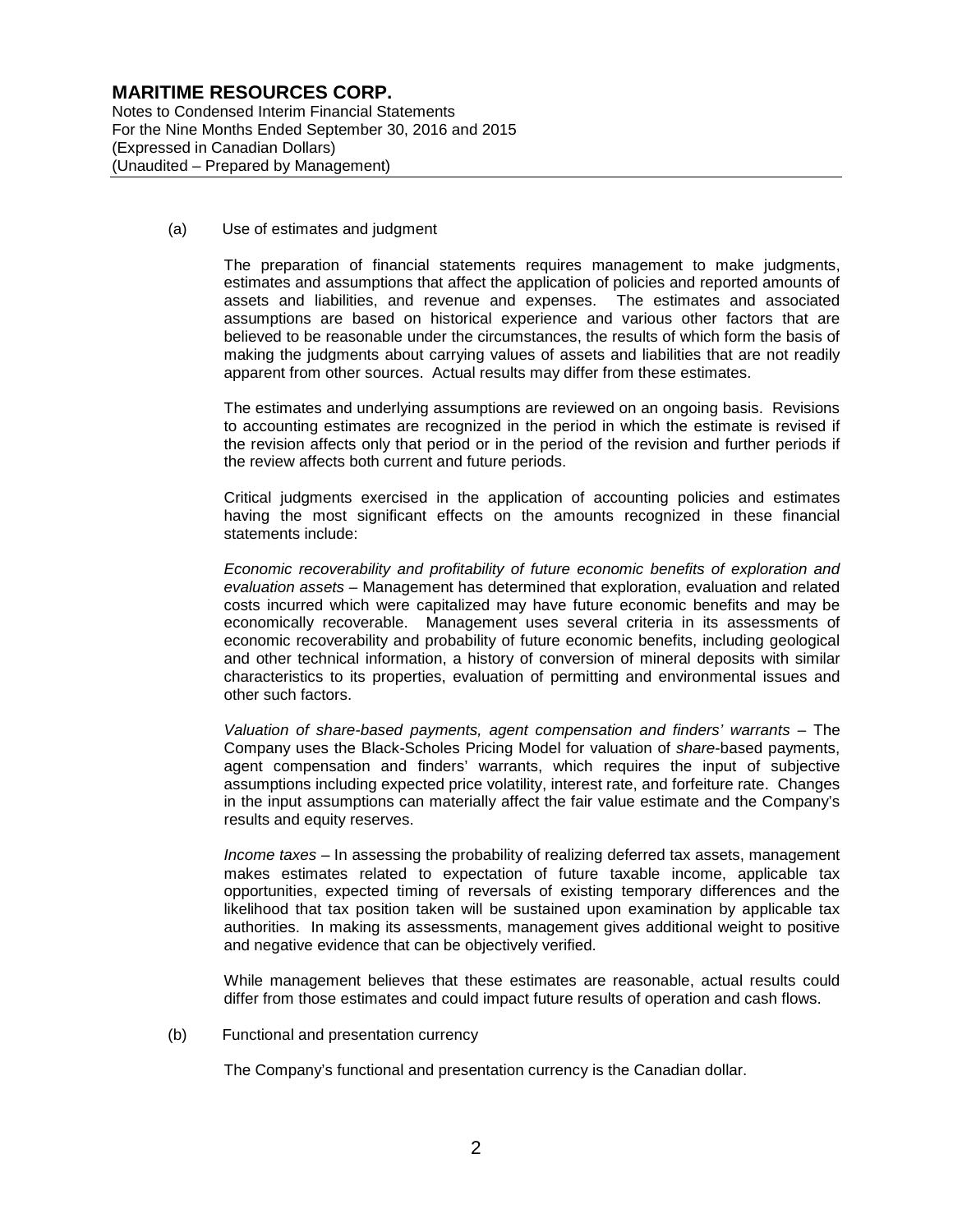Notes to Condensed Interim Financial Statements For the Nine Months Ended September 30, 2016 and 2015 (Expressed in Canadian Dollars) (Unaudited – Prepared by Management)

(c) Segmented information

The Company has one operating segment, mineral exploration and development, and operates in one geographical segment, being Canada.

(d) Exploration and evaluation assets ("E&E")

Once the legal right to explore a property has been obtained, costs directly related to E&E expenditures are recognized and capitalized, in addition to the acquisition costs, net of recoveries, on a property-by-property basis. These direct expenditures include such costs as materials used, surveying costs, drilling costs and payments made to contractors during the exploration phase. Costs not directly attributable to E&E activities, including general administrative overhead costs, are expensed in the period in which they occur.

From time to time the Company may acquire or dispose of a mineral property pursuant to the terms of an option agreement. As the options are exercisable entirely at the discretion of the optionee, the amounts payable or receivable are not recorded. Option payments and government assistance are recorded as property costs or recoveries when the payments are made or received.

If economically recoverable ore reserves are developed, capitalized costs of the related property will be reclassified as mining assets and will be amortized using the unit-ofproduction method. When a property is deemed to no longer have commercially viable prospects to the Company, E&E expenditures in respect of the project are deemed to be impaired. As a result those E&E costs, in excess of estimated recoveries, are written off to profit or loss.

The Company assesses E&E assets for impairment at each statement of financial position date or whenever facts and circumstances suggest that the carrying amount of an asset may exceed its recoverable amount. The recoverable amount is the higher of the asset's fair value less costs to sell and value in use. A cash-generating unit is the smallest identifiable group of E&E assets that generates cash inflows that are largely independent of the cash inflows from other assets or groups of assets.

Although the Company has taken steps to verify title to the properties in which it has an interest in accordance with industry standards for properties in the exploration stage, these procedures do not guarantee that title to the properties will not be challenged or impugned. Property title may be affected by undetected defects, be subject to unregistered prior agreements, transfers or land claims, or be non-compliant with regulatory requirements.

(e) Adoption of new IFRS pronouncements

The adoption of the following new IFRS pronouncements did not have an effect on the Company's financial statements:

• IAS 36, "Impairment of Assets" is effective for annual periods beginning on or after July 1, 2014.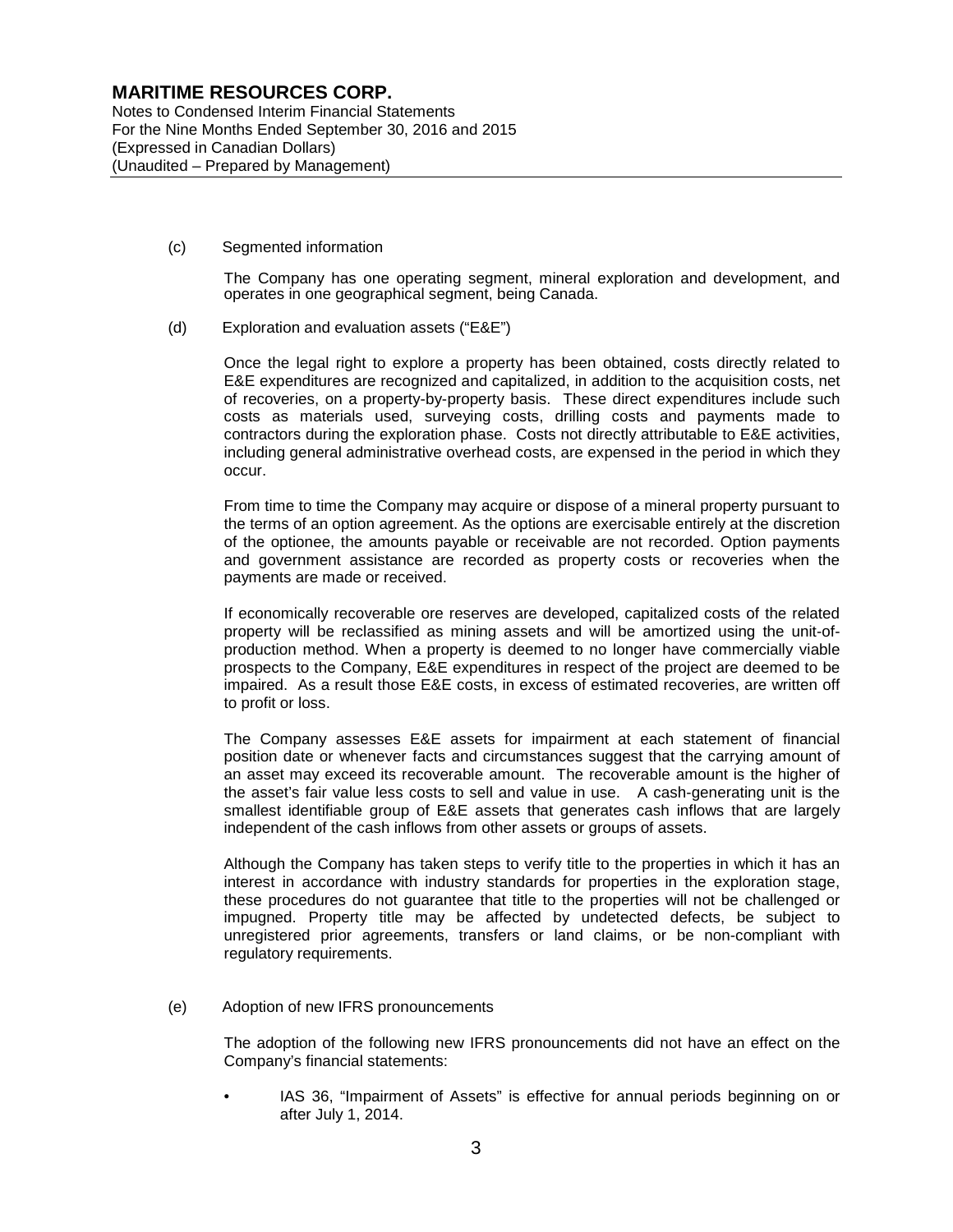Notes to Condensed Interim Financial Statements For the Nine Months Ended September 30, 2016 and 2015 (Expressed in Canadian Dollars) (Unaudited – Prepared by Management)

- IFRS 7, "Financial Instruments: Disclosures" (amendments) is effective for annual periods beginning on or after January 1, 2016.
- IAS 32, "Financial Instruments: Presentation" was adopted by the Company on January 1, 2014. IAS 32 applies to the offsetting of financial assets and financial liabilities.
- IFRS 10, "Exception from Consolidation for "Investment Entities"" in conjunction with IFRS 12 and IAS 27, was adopted by the Company on January 1, 2014. IFRS 10 amends the definition of "Investment Entity" and introduces and an exception from consolidation for investment entities. IFRS 12 and IAS 27 are amended to introduce disclosures required by an investment entity.
- IFRS 14, "Regulatory Deferral Accounts" is effective for annual periods beginning on or after January 1, 2016.
- IAS 34, "Interim Financial Reporting" (amended standard) is effective for annual periods beginning on or after January 1, 2016.
- (f) New accounting standards not yet adopted
	- IFRS 15, "Revenue from Contracts with Customers" is effective for annual periods beginning on or after January 1, 2018.
	- IFRS 9, "Financial Instruments: Classification and Measurement" is effective for annual periods beginning on or after January 1, 2018.
	- IFRS 16, "Leases" is effective for annual periods beginning on or after January 1, 2019.

The Company is currently evaluating the impact of these new and amended standards on its financial statements. The impact is not expected to have a material impact on the statements of financial position or results of operations.

#### **4. FINANCIAL INSTRUMENTS**

The Company has classified its cash as FVTPL (using level 1 of the fair value hierarchy); receivables (excluding tax arrangements) as loans and receivables; and accounts payable and accrued liabilities and loans as other financial liabilities.

The carrying values of cash, accounts receivables and accounts payable approximate their fair values due to the short-term maturity of these financial instruments.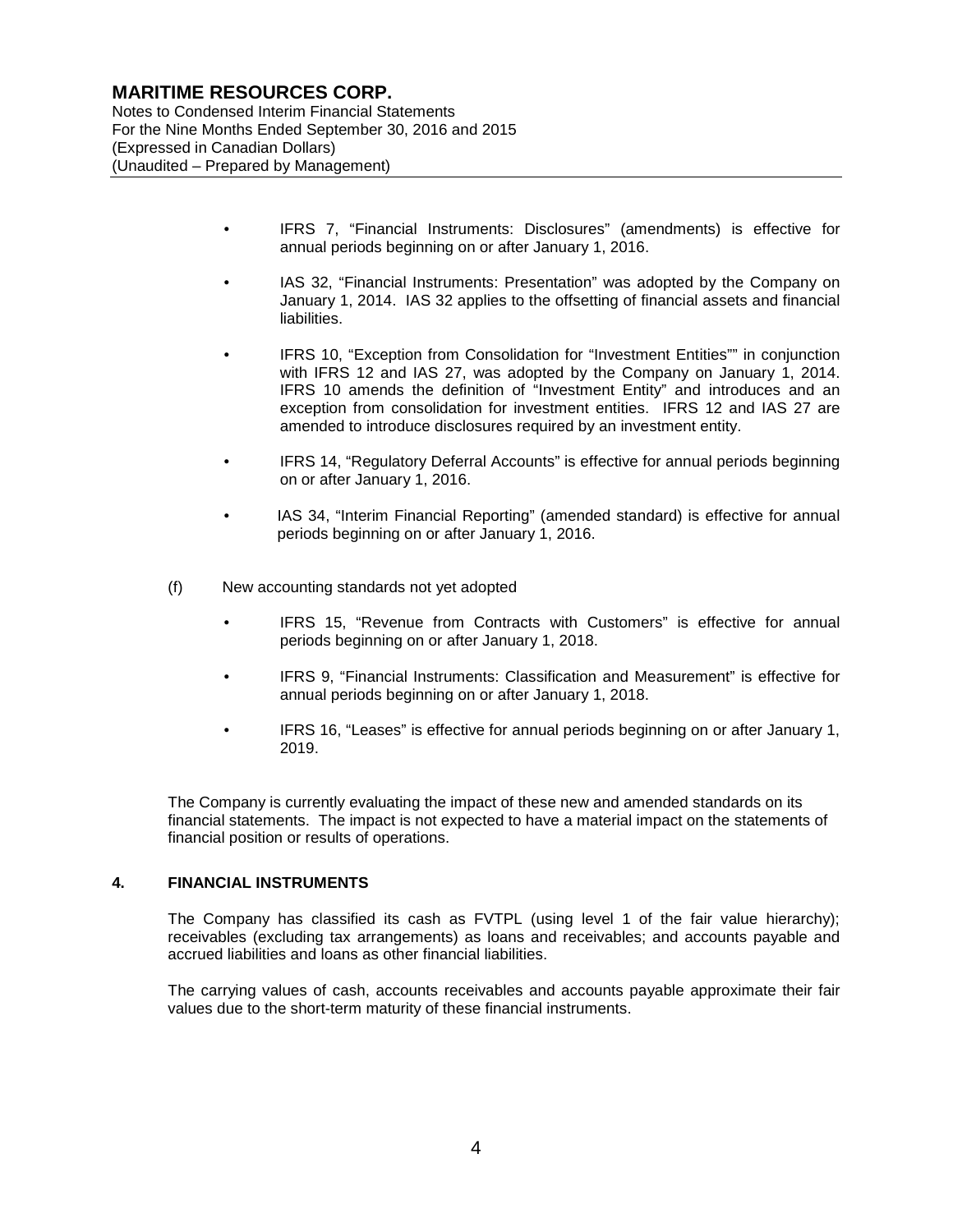Notes to Condensed Interim Financial Statements For the Nine Months Ended September 30, 2016 and 2015 (Expressed in Canadian Dollars) (Unaudited – Prepared by Management)

### **5. FINANCIAL RISK MANAGEMENT**

(a) Credit risk

Credit risk is the risk that a counter party to a financial instrument will fail to discharge its contractual obligations. The Company is exposed to credit risk with respect to its cash, restricted cash and receivables, other than Goods and Services Tax ("GST"). The maximum exposure to loss arising from accounts receivable is equal to their carrying amounts.

The Company manages credit risk with respect to its cash by maintaining demand deposits with a major Canadian financial institution; however, this exposes the Company's cash to concentration of credit risk as all amounts are held at a single institution.

(b) Liquidity risk

Liquidity risk is the risk that the Company will encounter difficulty in satisfying financial obligations as they become due. The Company manages its liquidity risk by forecasting cash flows from operations and anticipated investing and financing activities. The Company is exposed to liquidity risk.

(c) Market risk

Market risk is the risk that the fair value or future cash flows of a financial instrument will fluctuate due to changes in market prices. Market risk comprises three types of risk: interest rate risk, foreign currency risk and other price risk.

(i) Interest rate risk

Interest rate risk consists of two components:

- (a) To the extent that payments made or received on the Company's monetary assets and liabilities are affected by changes in the prevailing market interest rates, the Company is exposed to interest rate cash flow risk; and
- (b) To the extent that changes in prevailing market rates differ from the interest rate in the Company's monetary assets and liabilities, the Company is exposed to interest rate price risk.

The Company is not exposed to significant interest rate risk due to the short-term maturity of its monetary assets and liabilities.

(ii) Foreign currency risk

Foreign currency risk is the risk that the fair value or future cash flows of a financial instrument will fluctuate due to changes in foreign exchange rates. The Company is not exposed to foreign currency risk as its monetary assets and liabilities are denominated in Canadian dollars.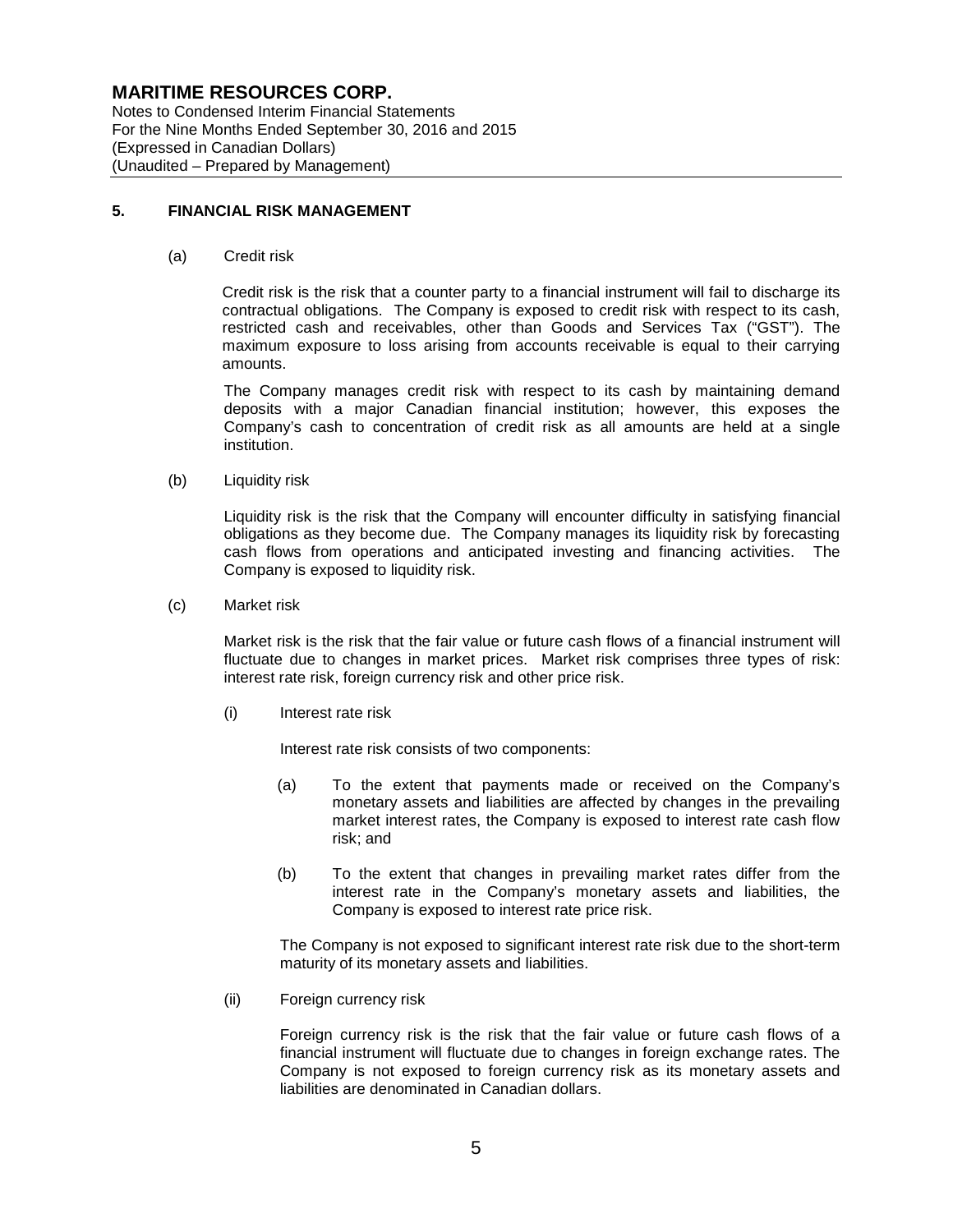Notes to Condensed Interim Financial Statements For the Nine Months Ended September 30, 2016 and 2015 (Expressed in Canadian Dollars) (Unaudited – Prepared by Management)

(iii) Other price risk

Other price risk is the risk that the fair value or future cash flows of a financial instrument will fluctuate due to changes in market prices, other than those arising from interest rate risk or foreign currency risk. The Company is not exposed to other price risk.

There were no changes in the Company's approach to managing the above risks.

### **6. CASH**

|      | <b>September 30, 2016</b> | December 31, 2015 |       |
|------|---------------------------|-------------------|-------|
| Cash | 1.194.063                 |                   | 2.119 |

### **7. RECEIVABLES**

|                       |   | <b>September 30, 2016</b> | December 31, 2015 |       |  |
|-----------------------|---|---------------------------|-------------------|-------|--|
| <b>GST</b> receivable | S | 28,951                    |                   | 7,038 |  |

#### **8. EXPLORATION AND EVALUATION ASSETS**

Expenditures incurred on the Company's 100% owned Green Bay Property, located in central Newfoundland, during the periods ended September 30, 2016 and December 31, 2015 follow:

|                                        |    | September 30, 2016 |    | December 31, 2015 |
|----------------------------------------|----|--------------------|----|-------------------|
| Balance at the beginning of the period | \$ | 4,924,533          | \$ | 4,798,178         |
| Exploration costs:                     |    |                    |    |                   |
| Drilling                               |    | 3,668              |    | 3,900             |
| Geology and report writing             |    | 218,695            |    | 113,741           |
| Geochemistry                           |    | 14,922             |    |                   |
| Property                               |    | 74,948             |    | 34,542            |
| Geophysics                             |    | 61,025             |    |                   |
| Other                                  |    | 6,130              |    | 2,110             |
|                                        |    | 379,388            |    | 154,293           |
| Less:                                  |    |                    |    |                   |
| Recoveries & Grants                    |    |                    |    | (27,938)          |
| Net additions                          |    | 379,388            |    | 126,355           |
| Balance at the end of the period       | S  | 5,303,921          | S  | 4,924,533         |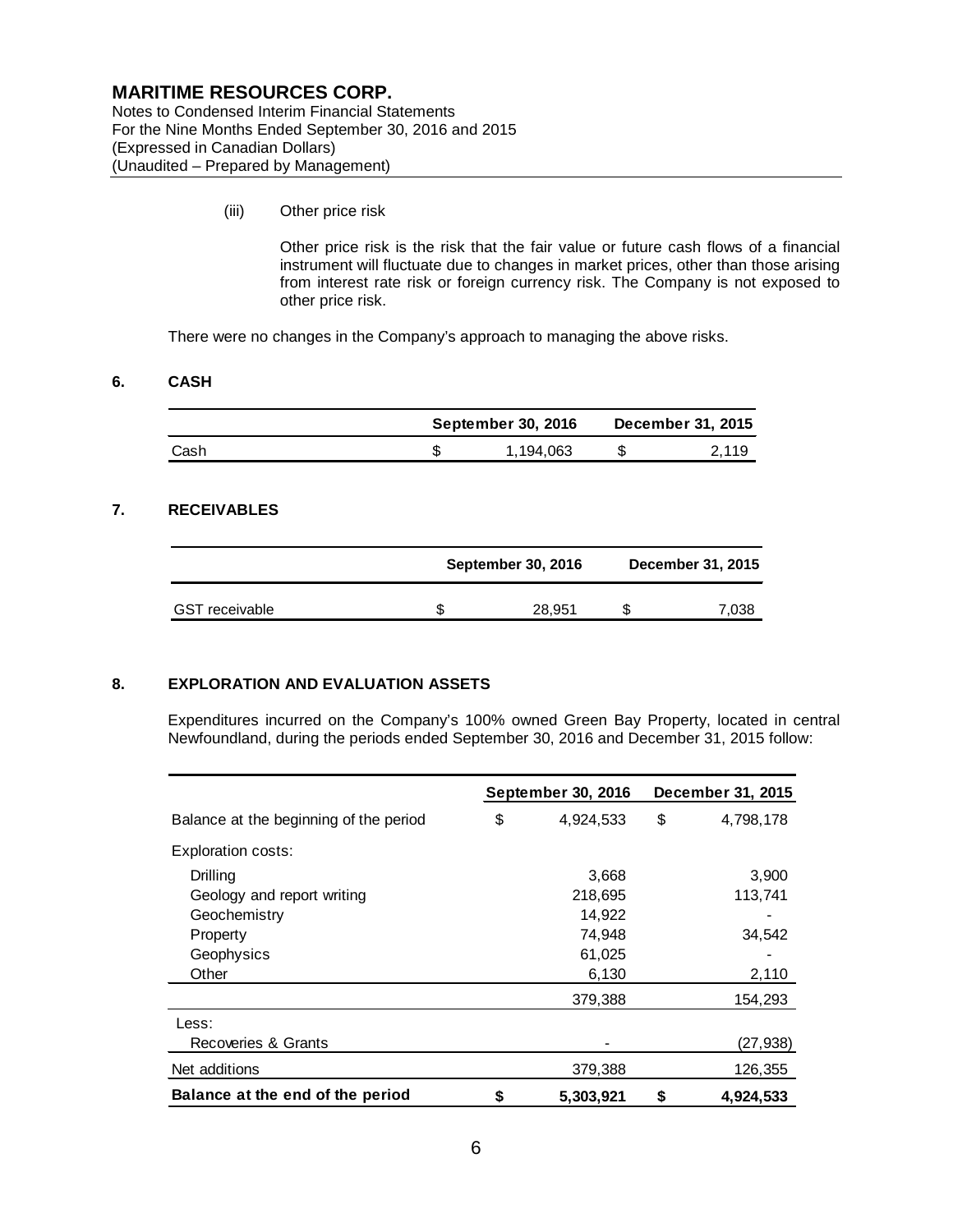Notes to Condensed Interim Financial Statements For the Nine Months Ended September 30, 2016 and 2015 (Expressed in Canadian Dollars) (Unaudited – Prepared by Management)

Recoveries and Grants:

- On May 7, 2015 the Company received \$19,938 pursuant to an application made with the Newfoundland and Labrador government in respect of the Newfoundland and Labrador Mineral Incentive Junior Exploration Assistance Program ("JEAP") grant for exploration conducted during 2014.
- On December 8, 2015, the Company disposed of equipment to a party related by virtue of common officership, for total proceeds of \$8,000, which funds were returned to the purchaser on June 23, 2016 on return of the equipment to the Company.

During 2010, the Company acquired a 50% initial interest in the Green Bay mineral property in Newfoundland, Canada, by way of issuance of 12,000,000 shares at a fair value of \$0.18 per share, and legal, listing fees and other costs of \$64,563, for total consideration of \$2,224,563.

On January 31, 2012, the Company exercised its option to acquire the remaining 50% interest in the Green Bay property from a significant shareholder, through the issuance of an additional 5,000,000 common shares at \$0.20 per share for total consideration of \$1,000,000, such that the Company owns a 100% interest in the property, subject to a 2% net smelter return royalty on future production from the property with the exception of production from the Orion deposit.

On May 9, 2016 the Company announced that it had entered into an Engineering, Evaluation and Services Agreement ("Agreement") with Rambler Metals and Mining PLC ("Rambler") to evaluate the economic potential of re-opening the past producing Hammerdown gold mine.

### **9. ACCOUNTS PAYABLE AND ACCRUED LIABILITIES**

|                                                |     | September 30, 2016 |   | December 31, 2015  |  |
|------------------------------------------------|-----|--------------------|---|--------------------|--|
| Accounts payable<br><b>Accrued liabilities</b> | S   | 63,376<br>843      | S | 12,882<br>85,880   |  |
| Interest payable                               | (1) | 17,918<br>131,682  |   | 32,793             |  |
| Due to related parties (note 14)               |     | 213,819            |   | 236,811<br>368,366 |  |

(1) Included in interest payable at September 30, 2016 is \$17,918 (December 31, 2015 is \$14,535) due to related parties (Note 14(b))

#### **10. LOANS**

| 2014 Notes    | On December 15, 2014, the Company completed loan arrangements by way<br>of promissory notes for total proceeds of \$275,000. The 2014 Notes,<br>subsequently amended, mature on November 14, 2016 and bear interest of<br>10% per annum. In connection with the 2014 Notes, the Company, as a<br>bonus to the lenders, issued in the aggregate 366,665 common shares at a<br>total fair value of \$41,333, which transaction cost was amortized and<br>expensed over the term of the loan. On July 27, 2016, \$25,000 of the 2014<br>Notes, including interest of \$4,034 was retired. On August 16, 2016, \$150,000<br>of the 2014 Notes, including interest of \$26,404 was retired. |
|---------------|----------------------------------------------------------------------------------------------------------------------------------------------------------------------------------------------------------------------------------------------------------------------------------------------------------------------------------------------------------------------------------------------------------------------------------------------------------------------------------------------------------------------------------------------------------------------------------------------------------------------------------------------------------------------------------------|
| 2015 Notes #1 | On June 18, 2015, the Company completed loan arrangements by way of<br>promissory notes for total proceeds of \$12,500 (2015 Notes #1). The 2015                                                                                                                                                                                                                                                                                                                                                                                                                                                                                                                                       |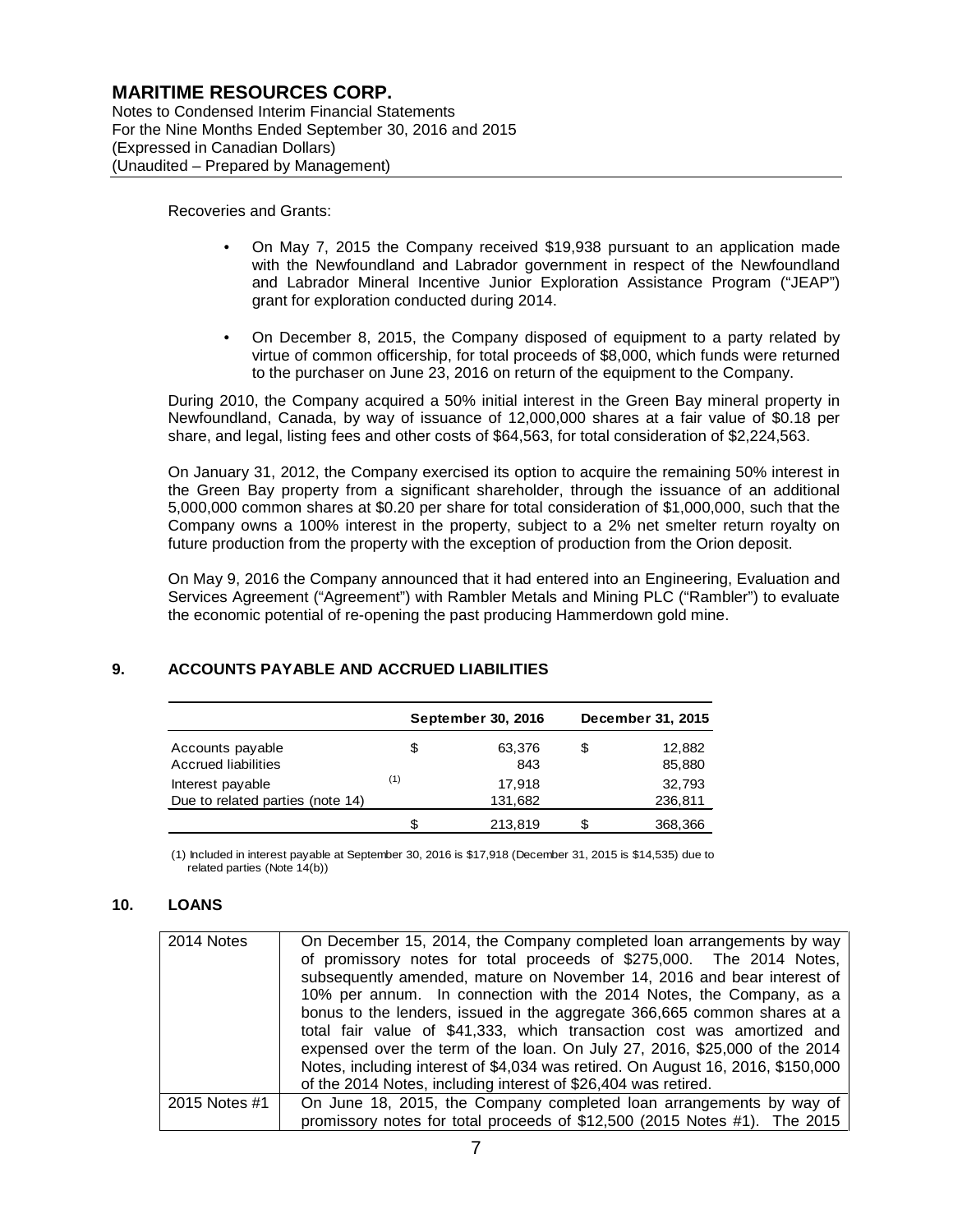Notes to Condensed Interim Financial Statements For the Nine Months Ended September 30, 2016 and 2015 (Expressed in Canadian Dollars) (Unaudited – Prepared by Management)

|               | Notes#1 matured on June 18, 2016 and bear interest of 10% per annum. On          |
|---------------|----------------------------------------------------------------------------------|
|               |                                                                                  |
|               | September 19, 2016, 2015 Note #1, including interest of \$1,572 was retired.     |
| 2015 Notes #2 | On June 18, 2015, the Company completed loan arrangements by way of              |
|               | promissory notes for total proceeds of \$12,500("2015 Notes #2"). The 2015       |
|               | Notes #2 matured on June 18, 2016 and bear interest of 10% per annum. On         |
|               | September 19, 2016, 2015 Note #2, including interest of \$1,572 was retired.     |
| 2015 Notes #3 | On October 8, 2015, the Company completed a loan arrangement by way of a         |
|               | promissory note for total proceeds of \$30,000 ("2015 Notes #3"). The 2015       |
|               | Notes #3 matured on October 8, 2016 and bear interest of 10% per annum.          |
|               | On September 8, 2016, 2015 Note #3, including interest of \$2,762 was            |
|               | retired.                                                                         |
| 2015 Notes #4 | On October 15, 2015, the Company completed a loan arrangement by way of          |
|               | a promissory note for total proceeds of \$25,000 ("2015 Notes #4"). The 2015     |
|               | Notes #4 mature on October 15, 2016 and bear interest of 10% per annum.          |
|               | On April 24, 2016, the 2015 Notes #4, including interest of \$1,315 was retired. |

|               | Principal<br>(\$) |     | Value of<br>bonus<br>shares<br>(\$) | Amortized<br>shares<br>(\$) | Principle (net<br>values of of unamortized<br>bonus value of bonus<br>shares)<br>(\$) | Interest<br>payable<br>(\$) | Retired<br><b>Notes</b> | <b>Total</b><br>(\$)     |
|---------------|-------------------|-----|-------------------------------------|-----------------------------|---------------------------------------------------------------------------------------|-----------------------------|-------------------------|--------------------------|
| 2014 Notes    | 275,000           | (1) | (41, 333)                           | 41,333                      | 275,000                                                                               | 17,918                      | (175,000)               | 117,918                  |
| 2015 Notes #1 | 12,500            | (2) | $\overline{\phantom{a}}$            | ٠                           | 12,500                                                                                | 1,572                       | (14,072)                | ٠                        |
| 2015 Notes #2 | 12,500            |     | ٠                                   | ٠                           | 12,500                                                                                | 1,572                       | (14,072)                | ٠                        |
| 2015 Notes #3 | 30,000            |     | ٠                                   |                             | 30,000                                                                                | 2,762                       | (32, 762)               | $\overline{\phantom{a}}$ |
|               | 330,000           |     | (41,333)                            | 41,333                      | 330,000                                                                               | 23,823                      | (3)                     | 117,918                  |

(1) \$125,000 provided by parties related to the company

(2) \$12,500 provided by parties related to the company

(3) Balance comprised of principal \$100,000 and interest of \$17,918

#### **11. CAPITAL MANAGEMENT**

The Company defines capital as all components of shareholders' equity and debt obligations. The Board of Directors does not establish quantitative return on capital criteria for management due to the nature of the Company's business. The Company does not pay dividends and is not subject to any externally imposed capital requirements.

The Company raises capital through the issuance of its share capital and promissory notes to fund operations, and the identification and evaluation of exploration assets. Although the Company has been successful at raising funds in the past through issuance of common shares, there can be no assurance that it will continue to be able to do so in the future.

There were no changes to the Company's approach to capital management during the period ended September 30, 2016. The Company is not subject to any externally imposed capital restrictions.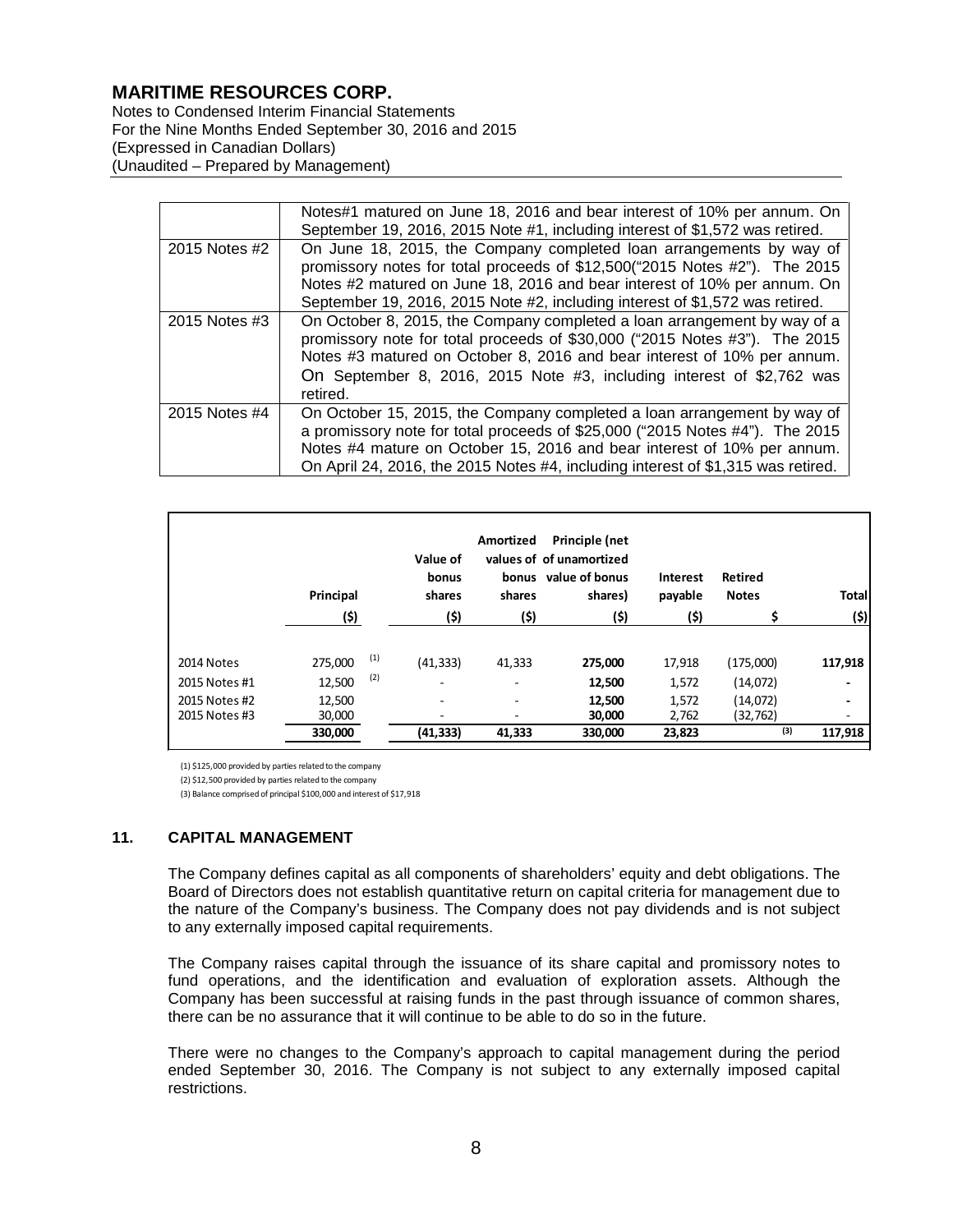Notes to Condensed Interim Financial Statements For the Nine Months Ended September 30, 2016 and 2015 (Expressed in Canadian Dollars) (Unaudited – Prepared by Management)

#### **12. SHARE CAPITAL**

(a) Authorized

Unlimited number of common shares without par value

#### (b) Issued

#### • *Offerings*

From November 5, 2015 to June 17, 2016, the Company announced four private placements (collectively, the "Offerings"), all with the same terms, by way of nonbrokered private placements of units ("Equity Units") coupled with a streaming Royalty ("Royalty Units") that will return 100% of the original investment made pursuant to the Offering to investors, which streaming Royalty is to be paid out of production from the Company's Green Bay project ("Project"). As a condition of the Offerings, all participants acquiring Equity Units were required to acquire an equal number of Royalty Units, at a total combined price of \$0.15. The Offerings were comprised of Equity Units at \$0.14 per Equity Unit, with each Equity Unit consisting of one common share and one half of one non-transferable share purchase warrant ("Warrant"). Each whole Warrant attached to the Equity Units will entitle the holder to purchase one additional common share at a price of \$0.20 per common share for 36 months following closing. The Royalty Units had a price of \$0.01 per Royalty Unit, and, subject to written consent of the Company, may be assigned or transferred in their entirety only. Total royalties payable from the Royalty Units ("Royalty Payment") are capped at an amount equal to 100% of the total Offerings, with Royalty Payments being made annually beginning on the first anniversary of the date of commencement of commercial production for the Project. Royalty Payments will be funded solely from 10% of annual net cash flow from the Project, with net cash flow representing net production revenues realized from the Project after deduction all Project operating and debt servicing costs. At the option of the Company, Royalty Payments will be paid either in cash or in gold. The Offerings were subject to regulatory approval. Finders' fees in cash or Equity Units together with Finder/Broker Warrants, which have the same terms as the Warrants attached to the Equity Units, were payable on portions of the placements to finders or brokers who assisted in the placement, in accordance with applicable securities laws.

- 1) Offering #1: was announced on November 5, 2012 to raise gross proceeds of up to \$1,500,000
- 2) Offering #2: was announced April 18, 2016 to raise gross proceeds of up to \$2,000,000
- 3) Offering #2 Increase: was announced on April 26, 2016, to raise gross proceeds of up to a further \$400,000 by way of an increase of a maximum of 20% of Offering #2
- 4) Offering #3: was announced June 17, 2016 to raise gross proceeds of up to \$2,250,000.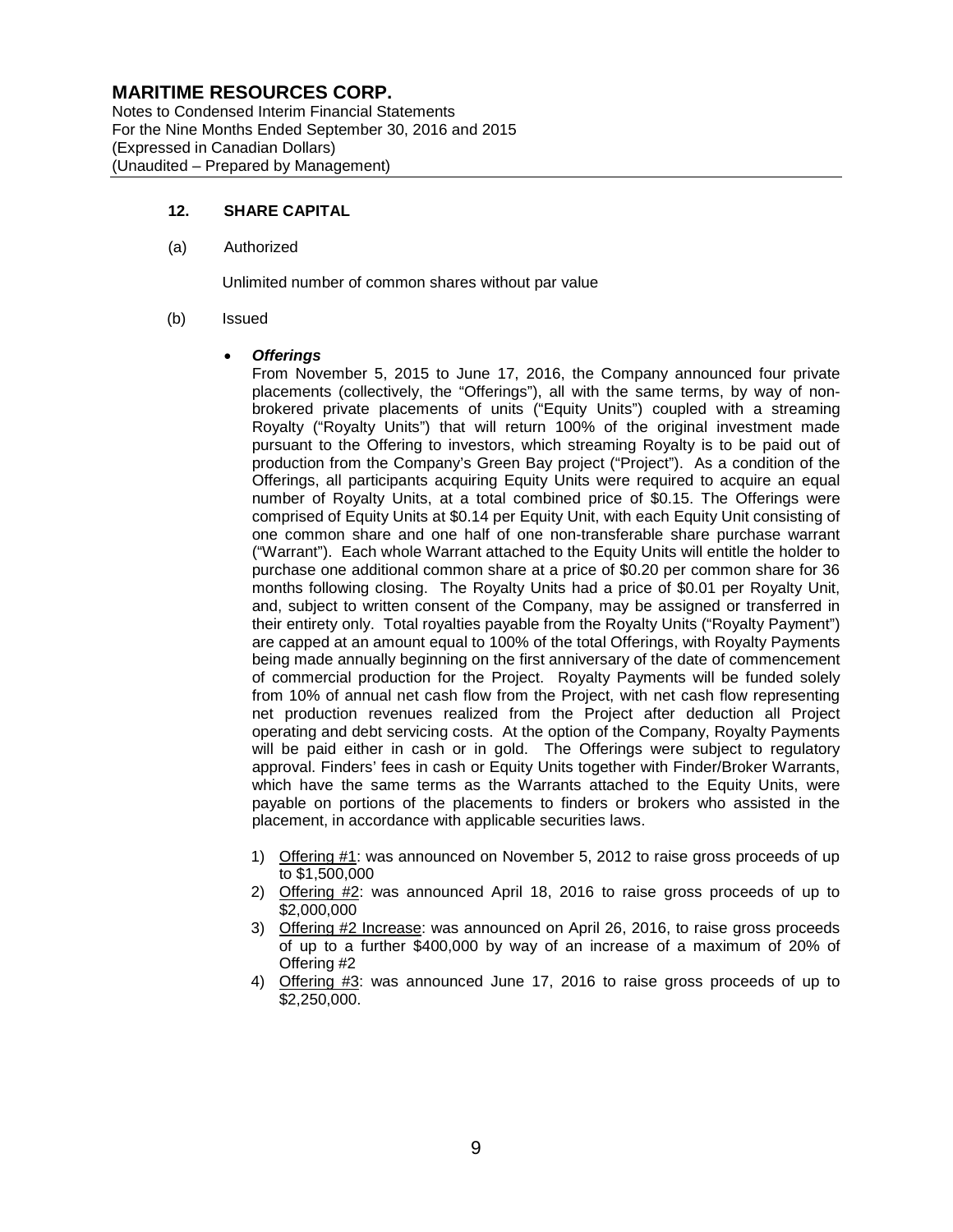Notes to Condensed Interim Financial Statements For the Nine Months Ended September 30, 2016 and 2015 (Expressed in Canadian Dollars) (Unaudited – Prepared by Management)

#### Closings of the Offerings occurred as follows:

|                                | Offering #1       |                | Offering #2 Offering #2 Increase | Offering #3 <sup>(1)</sup> | Total       |
|--------------------------------|-------------------|----------------|----------------------------------|----------------------------|-------------|
| <b>Closing Date</b>            | February 12, 2016 | April 22, 2016 | Did not close                    | July 20, 2016              |             |
| <b>Gross Proceeds Received</b> | \$195,000         | \$790,500      | \$0                              | \$2,455,000                | \$3,440,500 |
| <b>Equity Unit Price</b>       | \$0.15            | \$0.15         | \$0.00                           | \$0.15                     |             |
| <b>Shares Issued</b>           | 1,300,000         | 5,270,000      | ٠                                | 16,500,000                 | 23,070,000  |
| <b>Royalty Units Issued</b>    | 1,300,000         | 5,270,000      | ٠                                | 14,500,000 <sup>(2)</sup>  | 21,070,000  |
| <b>Warrants Issued</b>         | 650,000           | 2,635,000      | $\overline{\phantom{a}}$         | 8,249,998                  | 11,534,998  |
| <b>Warrant Exercise Price</b>  | \$0.20            | \$0.20         | \$0.00                           | \$0.20                     |             |
| <b>Warrant Expiry Date</b>     | February 12, 2019 | April 22, 2019 | N/A                              | July 20, 2019              |             |
| <b>Finders' Fees</b>           |                   |                |                                  |                            |             |
| Cash                           | \$14,625          | \$57,431       | \$0                              | \$178,605                  | \$250,661   |
| Warrants                       | 97,500            | 382,875        |                                  | 1,190,700                  | 1,671,075   |
| <b>Exercise Price</b>          | \$0.20            | \$0.20         | \$0.00                           | \$0.20                     |             |
| <b>Expiry Date</b>             | February 12, 2019 | April 22, 2019 | N/A                              | July 20, 2019              |             |

(1) Offering #3 includes oversubscription of 10%

 $(2)$ Net of 2,000,000 Royalty Units not issued due to non-payment

#### • *Option and Share Purchase Agreement with Commander*

On April 6, 2016 the Company amended the terms of the Option and Share Purchase Agreement with Commander. Pursuant to the amended Option and Share Purchase Agreement, Maritime will identify third parties to purchase an initial 2,000,000 shares at a price of \$0.14 per share on or before August 31, 2016 (the "Initial Sale"), of which 1,000,000 shares must be purchased before April 30, 2016 (completed). Provided that the Initial Sale is completed by August 31, 2016, Maritime will have the option to identify third party purchasers to purchase an additional 2,000,000 shares every 6 months over the next 18 months at escalating prices of \$0.21, \$0.25, and \$0.30 per share. On August 31, 2016, the Company completed the purchase of a total of 1,500,000 shares at a total cost of \$245,000 (1,000,000 shares at \$0.14 per share; 500,000 shares at \$0.21 per share). The shares, classified as held for transfer, were valued at a total fair market value of \$25,000 (1,000,000 shares on April 30, 2016 at \$0.15 per share; 500,000 shares on August 31, 2016 at \$0.24 per share). The final two option prices are further subject to the price being the greater of the option price or 85% of the volume weighted average price of the common shares for the 10 trading days immediately preceding the applicable option exercise date. Any shares not purchased in a particular option exercise period are carried forward one time to the next exercise period at the higher exercise price, provided that a minimum of 500,000 shares have been purchased in the preceding period. The Voting Trust Agreement remains in full force and effect for the duration of the Option and Share Purchase Agreement, as amended. Any shares not purchased pursuant to the terms of the Option and Share Purchase Agreement, as amended, will automatically be released from the provisions of the Voting Trust Agreement.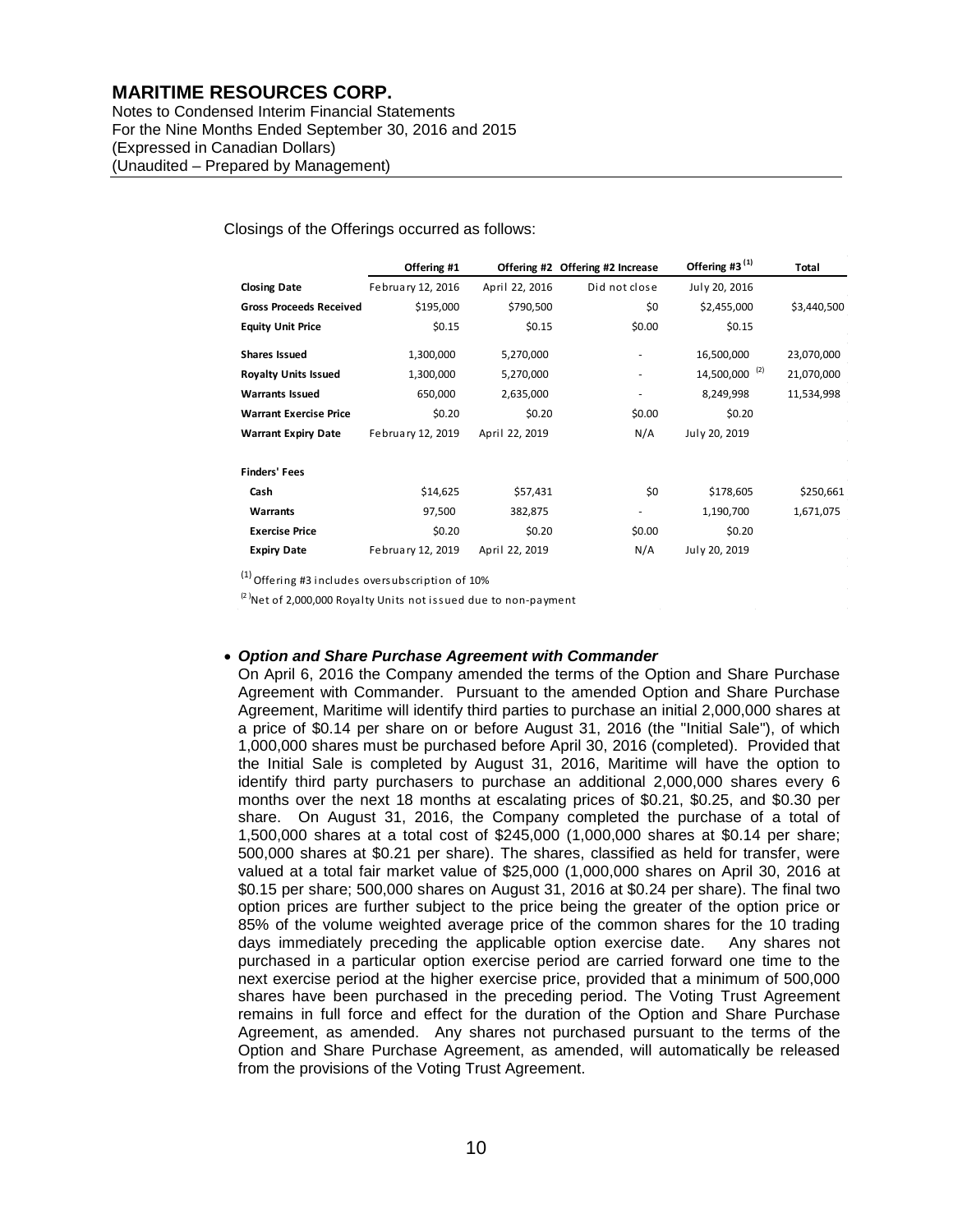Notes to Condensed Interim Financial Statements For the Nine Months Ended September 30, 2016 and 2015 (Expressed in Canadian Dollars) (Unaudited – Prepared by Management)

#### (c) Stock options

The Company has a "rolling" stock option plan for its directors, officers, employees and consultants. The terms of the plan provide for options to be granted to a maximum of 10% of the issued and outstanding common shares of the Company at the time of grant of the stock options. The exercise price of each option shall not be less than the minimum price permitted by the policies of the TSX Venture Exchange, and the options may be granted for a maximum term of ten years from the date of grant. The Company records the fair value of all options granted using the Black-Scholes model as sharebased payment expense over the vesting period of the options. Vesting terms are determined by the Board of Directors.

A summary of the Company's stock options as at September 30, 2016 and December 31, 2015 and changes during the periods then ended follows:

|                                 | Number of      | Weighted    |
|---------------------------------|----------------|-------------|
|                                 | <b>Options</b> | Average     |
| Outstanding December 31, 2014   | 3,275,000      | \$<br>0.195 |
| Granted                         | 150,000        | \$<br>0.160 |
| Expired                         | (175,000)      | \$<br>0.200 |
| Expired                         | (115,000)      | \$<br>0.280 |
| Outstanding, September 30, 2015 | 3,135,000      | \$<br>0.180 |
| Granted                         | 1,785,000      | \$<br>0.150 |
| Expired                         | (1,000,000)    | \$<br>0.150 |
| Expired                         | (150,000)      | \$<br>0.165 |
| Expired                         | (140,000)      | \$<br>0.200 |
| Expired                         | (125,000)      | \$<br>0.280 |
| Outstanding, December 31, 2015  | 3,505,000      | \$<br>0.178 |
| Granted                         | 2,400,000      | \$<br>0.250 |
| Expired                         | (150,000)      | \$<br>0.160 |
| Outstanding, September 30, 2016 | 5,755,000      | \$<br>0.209 |
| Exercisable September 30, 2016  | 5,642,500      | \$<br>0.209 |

The Company has estimated the forfeiture rate to be 0.00%. Expected volatility was determined based on the historical movements in the closing price of the Company's, or comparable companies', stocks for a length of time to the expected life of each option.

The fair value of each option granted is estimated at the time of the grant using the Black-Scholes option pricing model with weighted average assumptions for the grants as follows: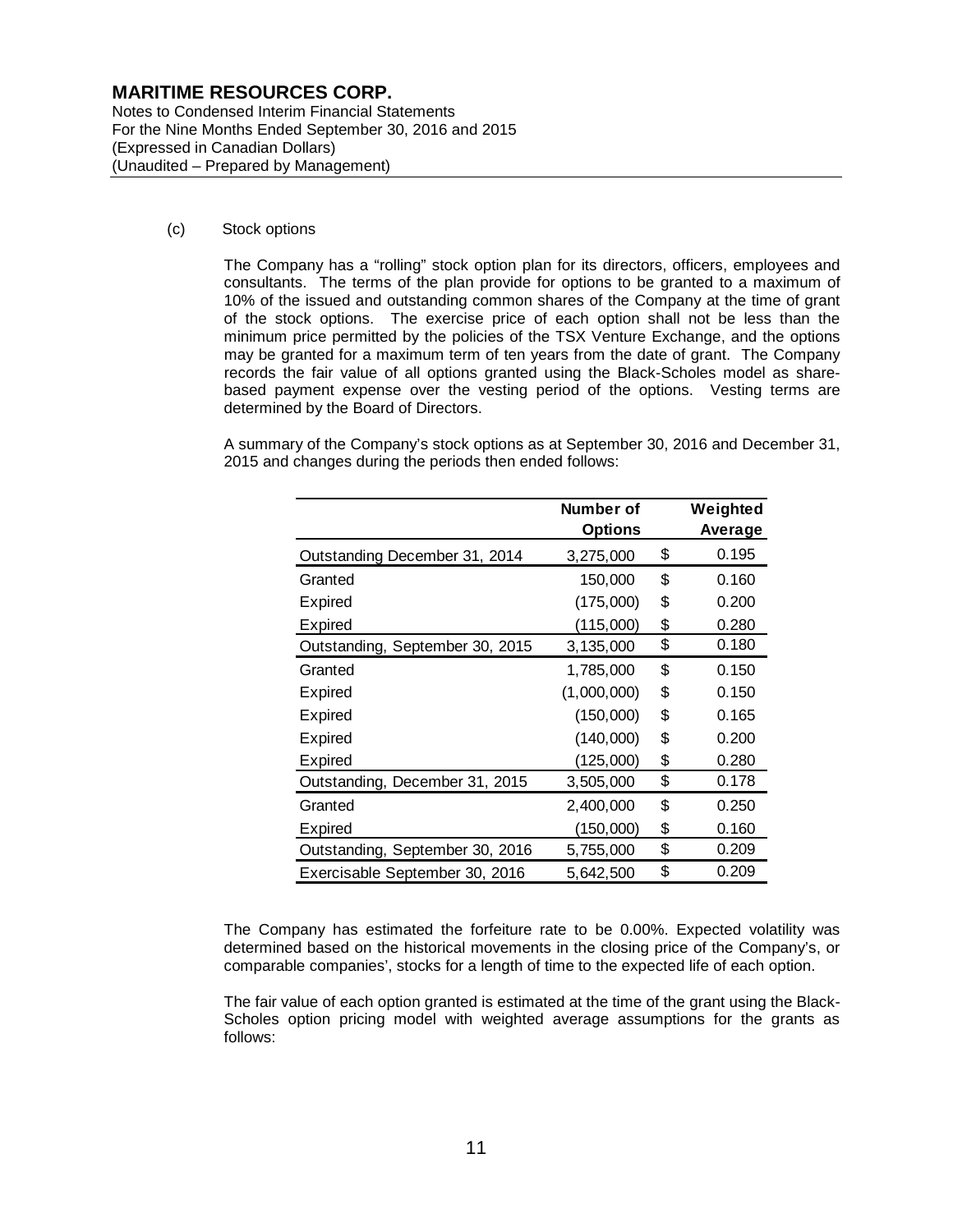Notes to Condensed Interim Financial Statements For the Nine Months Ended September 30, 2016 and 2015 (Expressed in Canadian Dollars) (Unaudited – Prepared by Management)

|                                 | 2016  | 2015  |
|---------------------------------|-------|-------|
| Risk-free interest rate         | 0.94% | 0.94% |
| Expected dividend yield         | Nil   | Nil   |
| Expected stock price volatility | 114%  | 114%  |
| Expected option life in years   | 5     | 5     |

As at September 30, 2016, stock options outstanding were as follows:

| <b>Number</b><br>of Options<br>Outstanding | <b>Number</b><br>of Options<br>Exercisable | <b>Exercise</b><br><b>Price</b> | <b>Expiry Date</b> | <b>Weighted Average</b><br>Remaining<br><b>Contractual Life in</b><br>Years | Weighted<br>Average<br><b>Exercise</b><br><b>Price</b> |
|--------------------------------------------|--------------------------------------------|---------------------------------|--------------------|-----------------------------------------------------------------------------|--------------------------------------------------------|
|                                            |                                            |                                 |                    |                                                                             |                                                        |
| 250,000                                    | 250,000                                    | \$0.200                         | 14-Dec-16          |                                                                             |                                                        |
| 200,000                                    | 200,000                                    | \$0.175                         | 26-Apr-17          |                                                                             |                                                        |
| 500.000                                    | 500.000                                    | \$0.200                         | 21-Jan-18          |                                                                             |                                                        |
| 420,000                                    | 420,000                                    | \$0.280                         | 29-May-19          |                                                                             |                                                        |
| 200,000                                    | 200,000                                    | \$0.150                         | 15-Oct-19          |                                                                             |                                                        |
| 1.785.000                                  | 1,772,500                                  | \$0.150                         | 13-Nov-20          |                                                                             |                                                        |
| 2.400.000                                  | 2.300.000                                  | \$0.250                         | 29-Jul-21          |                                                                             |                                                        |
| 5.755.000                                  | 5.642.500                                  |                                 |                    | 3.74                                                                        | 0.209                                                  |

### **13. WARRANTS**

During the period ended September 30, 2016, the Company in connection with the Offering, Second Offering and Third Offering, issued warrants allowing for the purchase of up to, in the aggregate,13,206,075 common shares. The warrants entitle the holder to purchase one common share at a price of \$0.20, with 747,500 of the warrants expiring on February 12, 2019 and 3,017,875 warrants expiring on April 22, 2019 and 9,440,698 warrants expiring on July 20, 2019. The warrants were valued using the Black-Scholes method, such that the 747,500 warrants issued on February 12, 2016 were valued at \$65,000, the 3,017,875 warrants issued on April 19, 2016 were valued at \$Nil, and the 8,249,998 warrants issued on July 20, 2016 were valued at \$1,231,684. The Company also issued 1,671,075 finders' fee warrants having the same terms as the Warrants, which finders' fee warrants were valued at \$242,126 using the Black-Scholes model.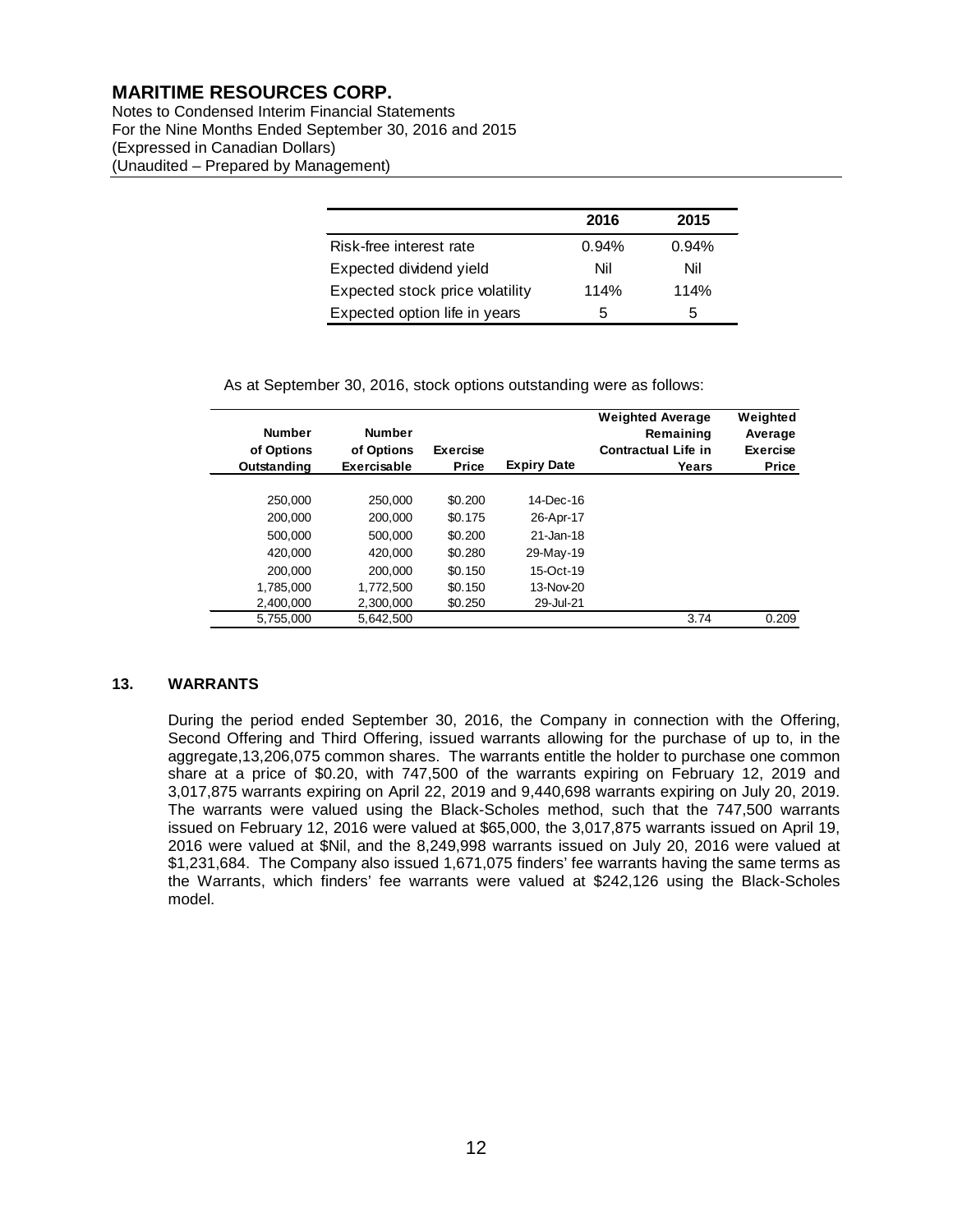Notes to Condensed Interim Financial Statements For the Nine Months Ended September 30, 2016 and 2015 (Expressed in Canadian Dollars) (Unaudited – Prepared by Management)

> A summary of the status of the Company's warrants as at September 30, 2016 and December 31, 2015 follows:

|                                                 | <b>Number of Warrants</b> |    | <b>Amount Expiry Date</b> | <b>Price</b> |      |
|-------------------------------------------------|---------------------------|----|---------------------------|--------------|------|
| Outstanding and Exercisable, December 31, 2015  |                           |    |                           |              |      |
| Private placements                              |                           |    |                           |              |      |
| - Offering #1                                   | 650,000                   | \$ | 65.000                    | 12-Feb-19    | 0.20 |
| - Offering #1 - Finders fee warrants            | 97.500                    |    | 10.166                    | 12-Feb-19    | 0.20 |
| - Offering #2                                   | 2,635,000                 |    | ٠                         | 22-Apr-19    | 0.20 |
| - Offering #2 - Finders fee warrants            | 382.875                   |    | 54.194                    | 22-Apr-19    | 0.20 |
| - Offering #3                                   | 8,249,998                 |    | 1,231,684                 | 20-Jul-19    | 0.20 |
| - Offering #3 - Finders fee warrants            | 1,190,700                 |    | 177,766                   | 20-Jul-19    | 0.20 |
| Outstanding and exercisable, September 30, 2016 | 13,206,073                | S. | 1,538,810                 |              |      |

### **14. RELATED PARTY TRANSACTIONS**

#### (a) Services

Effective July 1, 2014 the Company entered into arrangement with an administration and exploration services contractor ("AESC") in which a director is a shareholder, pursuant to which it receives office, administrative and exploration services. For the periods ended September 30, 2016 and 2015, the Company was charged for exploration costs and to reimburse office and administrative costs as follows:

|                       | For the Three Months Ended |                          |   |        | For the Nine Months Ended |                          |      |        |
|-----------------------|----------------------------|--------------------------|---|--------|---------------------------|--------------------------|------|--------|
|                       |                            | September 30             |   |        |                           | September 30             |      |        |
|                       |                            | 2016                     |   | 2015   |                           | 2016                     | 2015 |        |
| Rent                  | \$                         | 19.146                   | S | 9.393  | S                         | 39,503                   |      | 27,393 |
| Consulting            |                            | $\overline{\phantom{0}}$ |   |        |                           | $\overline{\phantom{0}}$ |      | 7,500  |
| Geological consulting |                            |                          |   | 2.475  |                           | $\overline{\phantom{0}}$ |      | 30,525 |
| Office administration |                            | 5.827                    |   | 1,839  |                           | 9,362                    |      | 10,171 |
|                       | S                          | 24.973                   | S | 13.707 |                           | 48,865                   |      | 75,589 |

At September 30, 2016 the company owed \$Nil (2015: \$Nil) to AESC.

#### (b) Loans

In respect of the 2014 Notes (Note 10), the Company received total gross proceeds of \$275,000, of which \$100,000 was provided by a party related to the Company, and issued 133,333 common shares valued at \$13,865 as bonus shares to the party. At September 30, 2016, interest of \$17,918 was owed to the related party

#### (c) Compensation of key management personnel

Key management personnel consist of the directors and executive officers of the Company. The remuneration, including stock-based compensation, of key management personnel during the periods ended September 30, 2016 and 2015 were as follows: